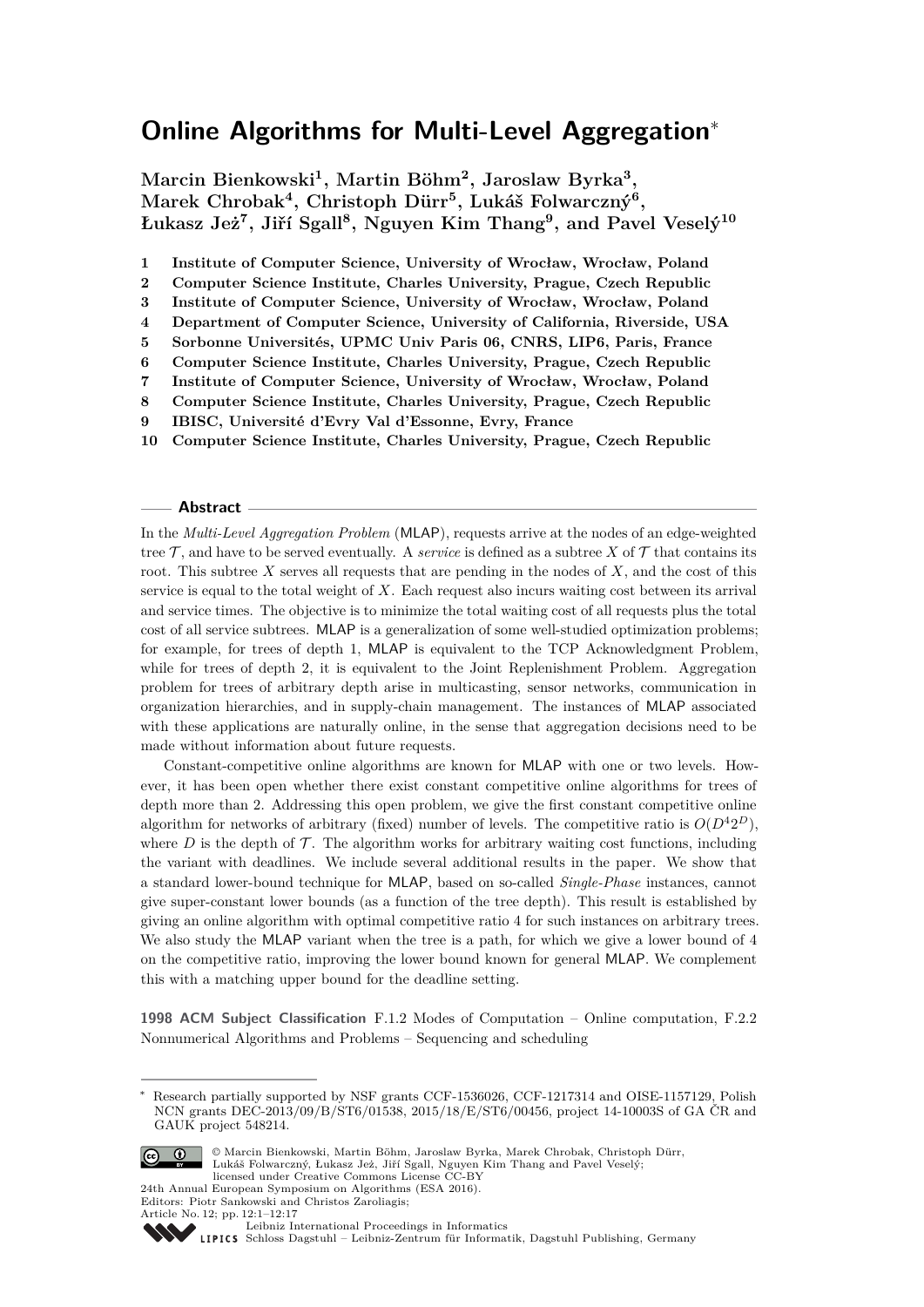# **12:2 Online Algorithms for Multi-Level Aggregation**

**Keywords and phrases** algorithmic aspects of networks, online algorithms, scheduling and resource allocation

**Digital Object Identifier** [10.4230/LIPIcs.ESA.2016.12](http://dx.doi.org/10.4230/LIPIcs.ESA.2016.12)

# **1 Introduction**

Certain optimization problems can be formulated as aggregation problems. They typically arise when expensive resources can be shared by multiple agents, who incur additional expenses for accessing a resource. For example, costs may be associated with waiting until the resource is accessible, or, if the resource is not in the desired state, a costly setup or retooling may be required.

### **1-level aggregation**

A simple example of an aggregation problem is the *TCP Acknowledgment Problem (*TCP-AP*)*, where control messages ("agents") waiting for transmission across a network link can be aggregated and transmitted in a single packet ("resource"). Such aggregation can reduce network traffic, but it also results in undesirable delays. A reasonable compromise is to balance the two costs, namely the number of transmitted packets and the total delay, by minimizing their weighted sum [\[15\]](#page-16-1). Interestingly, TCP-AP is equivalent to the classical Lot Sizing Problem studied in the operations research literature since the 1950s. (See, for example, [\[30\]](#page-16-2).) In the offline variant of TCP-AP, that is when all arrival times of control messages are known beforehand, an optimal schedule for aggregated packets can be computed with dynamic programming in time  $O(n \log n)$  [\[1\]](#page-15-0). In practice, however, packet aggregation decisions must be done on the fly, without any information about future message releases. This scenario is captured by the online variant of TCP-AP that has also been well studied; it is known that the optimal competitive ratio is 2 in the deterministic case [\[15\]](#page-16-1) and  $e/(e-1) \approx 1.582$  in the randomized case [\[17,](#page-16-3) [11,](#page-15-1) [28\]](#page-16-4).

# **2-level aggregation**

Another optimization problem involving aggregation is the *Joint Replenishment Problem (*JRP*)*, well-studied in operations research. JRP models tradeoffs that arise in supply-chain management. One such scenario involves optimizing shipments of goods from a supplier to retailers, through a shared warehouse, in response to their demands. In JRP, aggregation takes place at two levels: items addressed to different retailers can be shipped together to the warehouse, at a fixed cost, and then multiple items destined to the same retailer can be shipped from the warehouse to this retailer together, also at a fixed cost, which can be different for different retailers. Pending demands accrue waiting cost until they are satisfied by a shipment. The objective is to minimize the sum of all shipment costs and all waiting costs.

JRP is known to be  $N\mathbb{P}$ -hard [\[2\]](#page-15-2), and even APX-hard [\[25,](#page-16-5) [5\]](#page-15-3). The currently best approximation, due to Bienkowski et al. [\[6\]](#page-15-4), achieves a factor of 1*.*791, improving on earlier work by Levi et al. [\[21,](#page-16-6) [23,](#page-16-7) [24\]](#page-16-8). In the deadline variant of JRP, denoted JRP-D, there is no cost for waiting, but each demand needs to be satisfied before its deadline. As shown in [\[5\]](#page-15-3), JRP-D can be approximated with ratio 1*.*574.

For the online variant of JRP, Buchbinder et al. [\[10\]](#page-15-5) gave a 3-competitive algorithm using a primal-dual scheme (improving an earlier bound of 5 in [\[9\]](#page-15-6)) and proved a lower bound of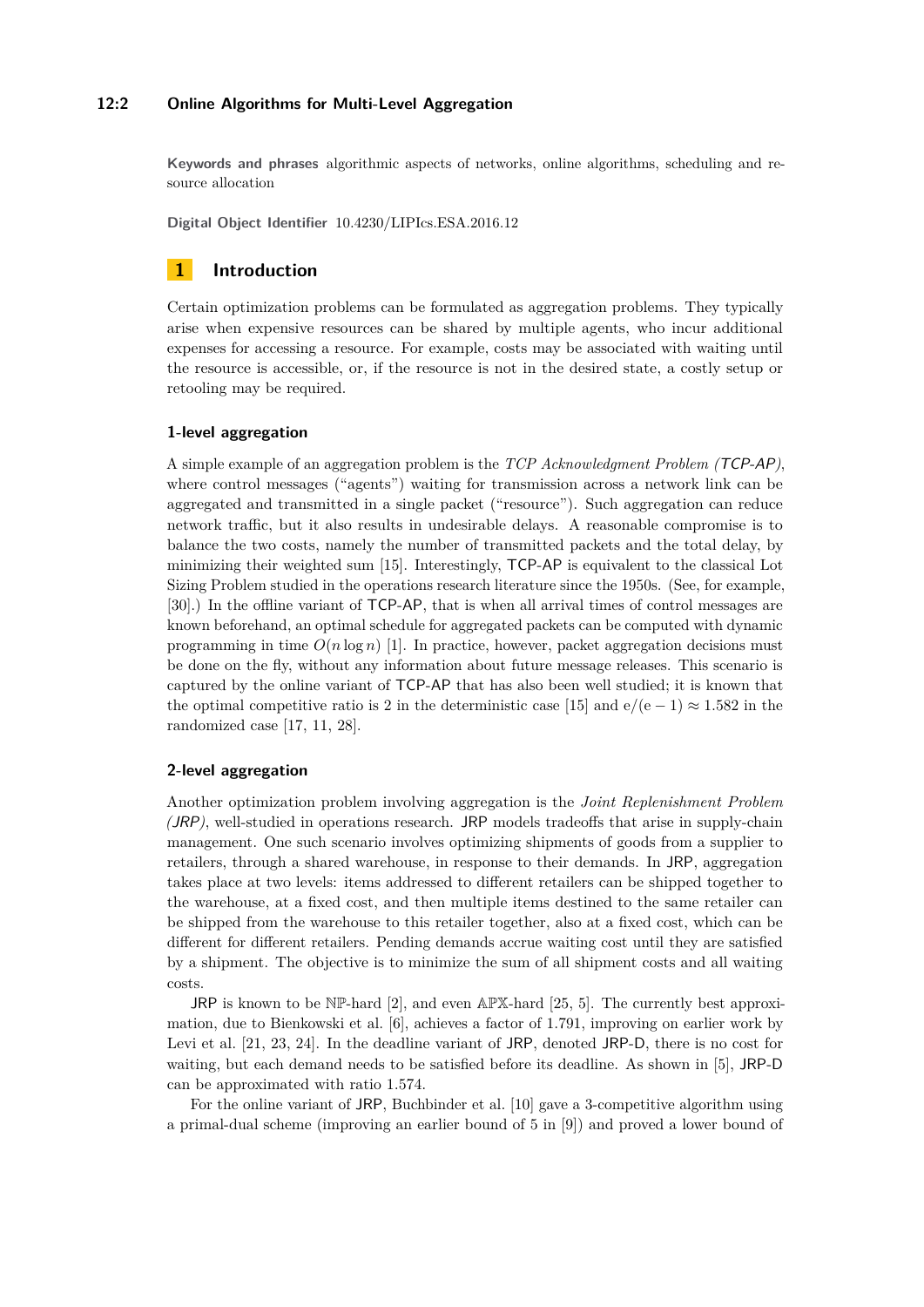2*.*64, that was subsequently improved to 2*.*754 [\[6\]](#page-15-4). The optimal competitive ratio for JRP-D is 2 [\[6\]](#page-15-4).

#### **Multiple-level aggregation**

TCP-AP and JRP can be thought of as aggregation problems on edge-weighted trees of depth 1 and 2, respectively. In TCP-AP, this tree is just a single edge between the sender and the recipient. In JRP, this tree consists of the root (supplier), with one child (warehouse), and any number of grandchildren (retailers). A shipment can be represented by a subtree of this tree and edge weights represent shipping costs. These trees capture the general problem on trees of depth 1 and 2, as the children of the root can be considered separately (see Section [2\)](#page-4-0).

This naturally extends to trees of any depth *D*, where aggregation is allowed at each level. Multi-level message aggregation has been, in fact, studied in communication networks in several contexts. In multicasting, protocols for aggregating control messages (see [\[8,](#page-15-7) [3\]](#page-15-8), for example) can be used to reduce the so-called *ack-implosion*, the proliferation of control messages routed to the source. A similar problem arises in energy-efficient data aggregation and fusion in sensor networks [\[16,](#page-16-9) [31\]](#page-16-10). Outside of networking, tradeoffs between the cost of communication and delay arise in message aggregation in organizational hierarchies [\[26\]](#page-16-11). In supply-chain management, multi-level variants of lot sizing have been studied [\[14,](#page-15-9) [19\]](#page-16-12). The need to consider more tree-like (in a broad sense) supply hierarchies has also been advocated in [\[20\]](#page-16-13).

These applications have inspired research on offline and online approximation algorithms for multi-level aggregation problems. Becchetti et al. [\[4\]](#page-15-10) gave a 2-approximation algorithm for the deadline case. (See also [\[9\]](#page-15-6).) Pedrosa [\[27\]](#page-16-14) showed, adapting an algorithm of Levi et al. [\[22\]](#page-16-15) for the multi-stage assembly problem, that there is a  $(2 + \varepsilon)$ -approximation algorithm for general waiting cost functions, where  $\varepsilon$  can be made arbitrarily small.

In the online case, Khanna et al. [\[18\]](#page-16-16) gave a rent-or-buy solution (that serves a group of requests once their waiting cost reaches the cost of their service) and showed that their algorithm is  $O(\log \alpha)$ -competitive, where  $\alpha$  is defined as the sum of all edge weights. However, they assumed that each request has to wait at least one time unit. This assumption is crucial for their proof, as demonstrated by Brito et al. [\[9\]](#page-15-6), who showed that the competitive ratio of a rent-or-buy strategy is  $\Omega(D)$ , even for paths with *D* edges. The same assumption of a minimal cost for a request and a ratio dependent on the edge-weights is also essential for Vaya [\[29\]](#page-16-17), who studies a variant of the problem with bounded bandwidth (the number of packets that can be served by a single edge in a single service).

The existence of a primal-dual  $(2 + \varepsilon)$ -approximation algorithm [\[27,](#page-16-14) [22\]](#page-16-15) for the offline problem suggests the possibility of constructing an online algorithm along the lines of [\[11\]](#page-15-1). Nevertheless, despite substantial effort of many researchers, the online multi-level setting remains wide open. This is perhaps partly due to impossibility of direct emulation of the cleanup phase in the primal-dual offline algorithms in the online setting, as this cleanup is performed in the "reverse time" order.

The case when the tree is just a path has also been studied. An offline polynomial-time algorithm that computes an optimal schedule was given in [\[7\]](#page-15-11). For the online variant, Brito et al. [\[9\]](#page-15-6) gave an 8-competitive algorithm. This result was improved by Bienkowski et al. [\[7\]](#page-15-11) who showed that the competitive ratio of this problem is between  $2 + \phi \approx 3.618$  and 5.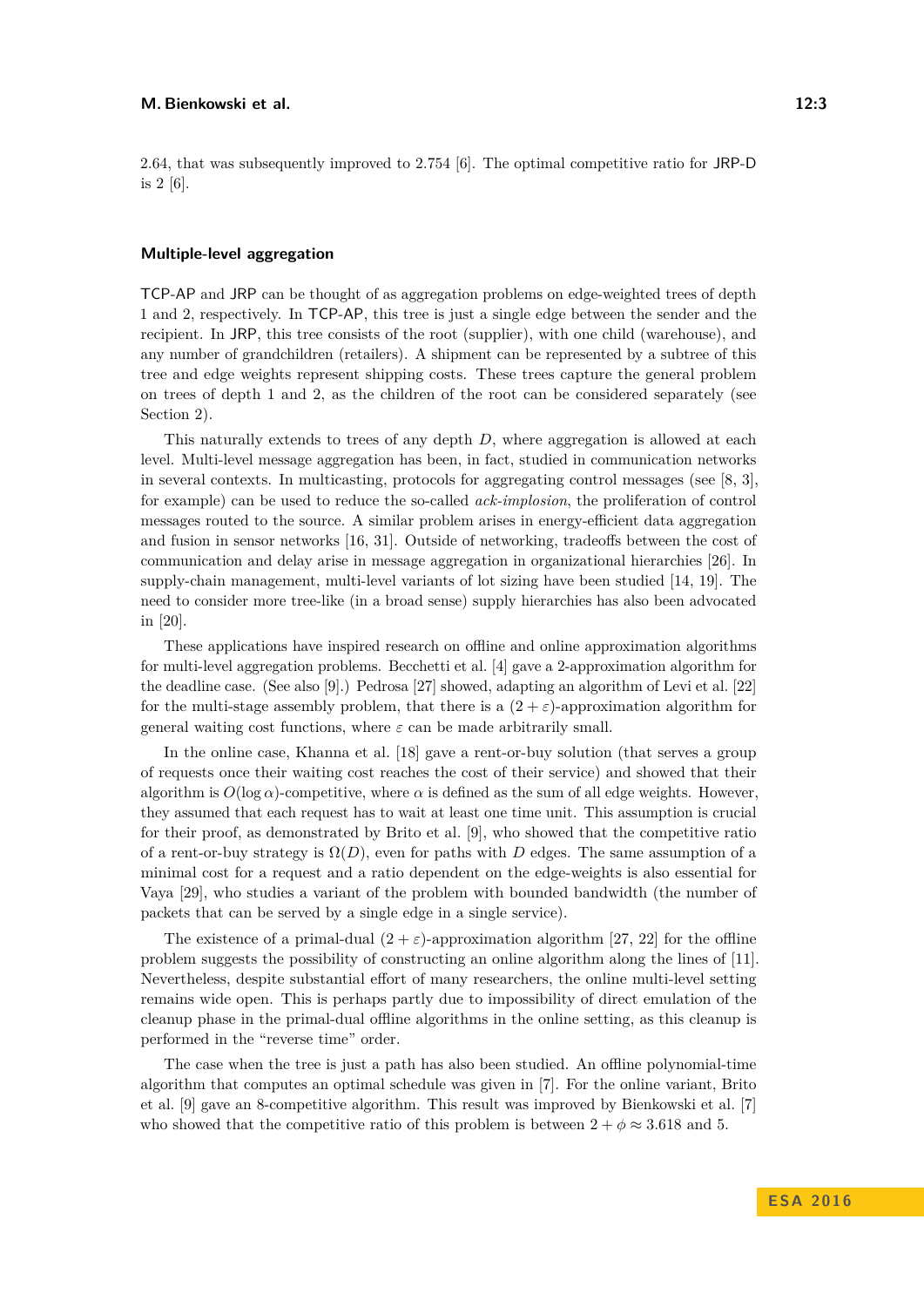# **12:4 Online Algorithms for Multi-Level Aggregation**

**Table 1** Previous and current bounds on the competitive ratios for MLAP for trees of various depths. Ratios written in bold are shown in this paper. Unreferenced results are either immediate consequences of other entries in the table or trivial observations. Asterisked ratios represent results for MLAP with arbitrary waiting cost functions, which, though not explicitly stated in the respective papers, are straightforward extensions of the corresponding results for MLAP-L.

|                          | MLAP and MLAP-L |                | MLAP-D   |                |
|--------------------------|-----------------|----------------|----------|----------------|
|                          | upper           | lower          | upper    | lower          |
| depth 1                  | $2^*$ [15]      | $2\;[15]$      |          |                |
| rand. alg. for depth 1   | $1.582*$ [17]   | 1.582 [28]     |          |                |
| depth 2                  | $3 \; [10]$     | 2.754[6]       | 2[6]     | 2 [6]          |
| fixed depth $D \geq 2$   | $O(D^42^D)$     | 2.754          | $D^22^D$ | $\overline{2}$ |
| paths of arbitrary depth | $5^*$ [7]       | $3.618$ [7], 4 |          | 4              |

# **1.1 Our Contributions**

We study online competitive algorithms for multi-level aggregation. Minor technical differences notwithstanding, our model is equivalent to those studied in [\[9,](#page-15-6) [18\]](#page-16-16), also extending the deadline variant in [\[4\]](#page-15-10) and the assembly problem in [\[22\]](#page-16-15). We have decided to choose a more generic terminology to emphasize general applicability of our model and techniques.

Formally, our model consists of a tree  $\mathcal T$  with positive weights assigned to edges, and a set of requests R that arrive in the nodes of  $\mathcal T$  over time. These requests are served by subtrees rooted at the root of  $\mathcal T$ . Such a subtree  $X$  serves all requests pending at the nodes of *X* at cost equal to the total weight of *X*. Each request incurs a waiting cost, defined by a non-negative and non-decreasing function of time, which may be different for each request. The objective is to minimize the sum of the total service and waiting costs. We call this the *Multi-Level Aggregation Problem* (MLAP).

In most earlier papers on aggregation problems, the waiting cost function is linear, that is, it is assumed to be simply the delay between the times when a request arrives and when it is served. We denote this version by MLAP-L. However, most of the algorithms for this model extend naturally to arbitrary cost functions. Another variant is MLAP-D, where each request is given a certain deadline, has to be served before or at its deadline, and there is no penalty associated with waiting. This can be modeled by the waiting cost function that is 0 up to the deadline and  $+\infty$  afterwards.

In this paper, we mostly focus on the online version of MLAP, where an algorithm needs to produce a schedule in response to requests that arrive over time. When a request appears, its waiting cost function is also revealed. At each time *t*, the online algorithm needs to decide whether to generate a service tree at this time, and if so, which nodes should be included in this tree.

The main result of our paper is an  $O(D^42^D)$ -competitive algorithm for MLAP for trees of depth *D*, presented in Section [4.](#page-10-0) A simpler  $D^2 2^D$ -competitive algorithm for MLAP-D is presented in Section [3.](#page-6-0) No competitive algorithms have been known so far for online MLAP for arbitrary depth trees, even for the special case of MLAP-D on trees of depth 3.

For both results we use a reduction of the general problem to the special case of trees with fast decreasing weights. For such trees we then provide an explicit competitive algorithm. While our algorithm is compact and elegant, it is not a straightforward extension of the 2-level algorithm. (In fact, we have been able to show that naïve extensions of the latter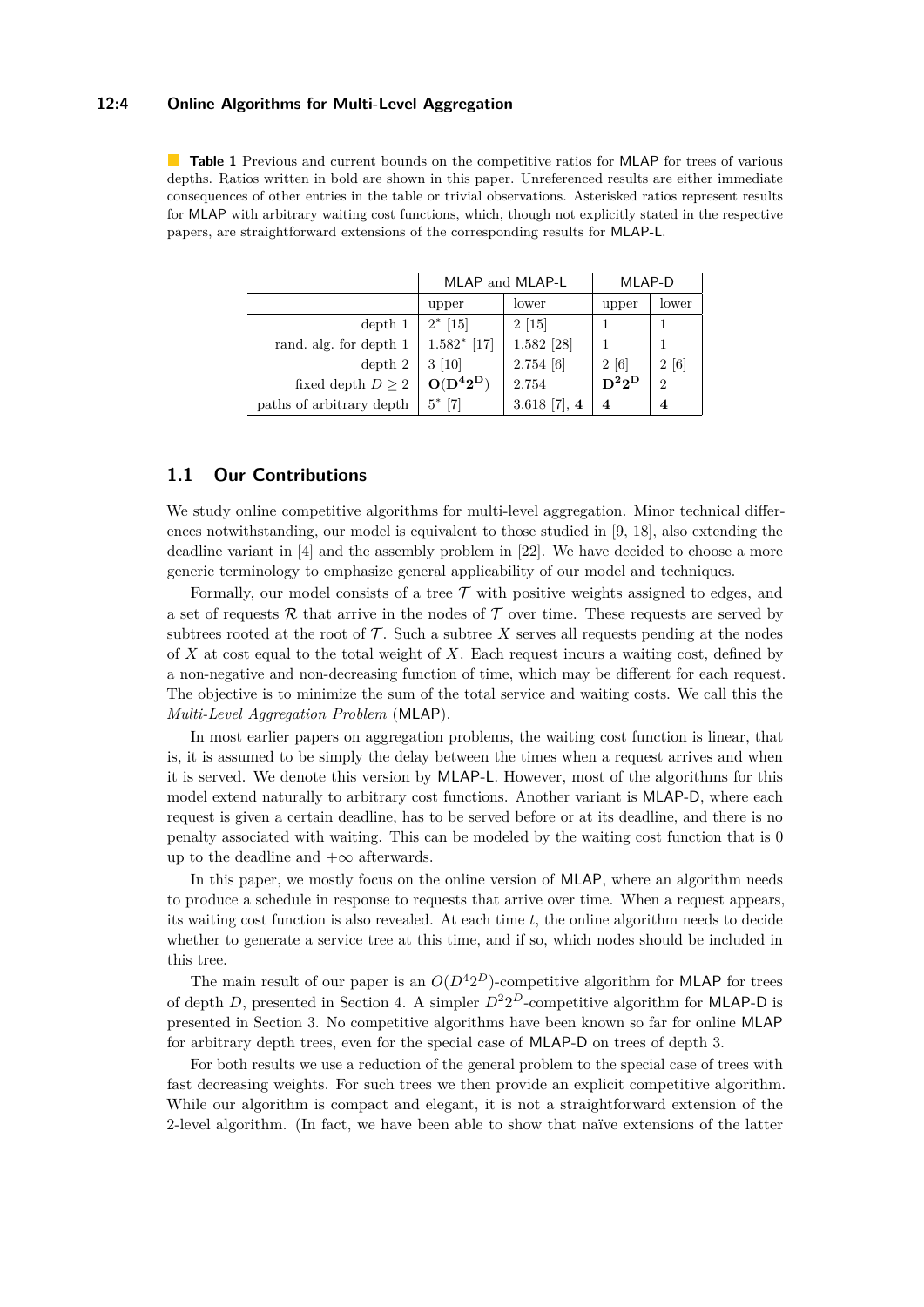algorithm are not competitive.) It is based on carefully constructing a sufficiently large service tree whenever it appears that an urgent request must be served. The specific structure of the service tree is then heavily exploited in an amortization argument that constructs a mapping from the algorithm's cost to the cost of the optimal schedule. We believe that these three new techniques: the reduction to trees with fast decreasing weights, the construction of the service trees, and our charging scheme, will be useful in further studies of online aggregation problems.

In Section [5](#page-12-0) we study a version of MLAP, that we refer to as *Single-Phase* MLAP (or 1P-MLAP), in which all requests arrive at the beginning, but they also have a common *expiration time* that we denote by  $\theta$ . Any request not served by time  $\theta$  pays waiting cost at time  $\theta$  and does not need to be served anymore. In spite of the expiration-date feature, it can be shown that 1P-MLAP can be represented as a special case of MLAP. 1P-MLAP is a crucial tool in all the lower bound proofs in the literature for competitive ratios of MLAP, including those in [\[10,](#page-15-5) [7\]](#page-15-11), as well as in our lower bounds in Section [6.](#page-13-0) It also has a natural interpretation in the context of JRP (2-level MLAP), if we allow all orders to be canceled, say, due to changed market circumstances. In the online variant of 1P-MLAP all requests are known at the beginning, but the expiration time  $\theta$  is unknown. For this version we give an online algorithm with competitive ratio 4, matching the lower bound. Since 1P-MLAP can be expressed as a special case of MLAP, our result implies that the techniques from [\[10,](#page-15-5) [7\]](#page-15-11) cannot be used to prove a lower bound on the competitive ratio for MLAP larger than 4, and any study of the dependence of the competitive ratio on the depth *D* will require new insights and techniques.

In Section [6](#page-13-0) we consider MLAP on paths. For this case, we give a 4-competitive algorithm for MLAP-D and we provide a matching lower bound. We show that the same lower bound of 4 applies to MLAP-L as well, improving the previous lower bound of 3*.*618 from [\[7\]](#page-15-11).

Due to the page limit, most of the proofs will be given in the full version of the paper.

# <span id="page-4-0"></span>**2 Preliminaries**

Let  $\mathcal{T}$  be a tree with root  $r$ . For any set of nodes  $Z \subseteq \mathcal{T}$  and a node  $x, Z_x$  denotes the set of all descendants of x in Z; in particular,  $\mathcal{T}_x$  is the subtree of  $\mathcal{T}$  rooted at x. The parent of a node x is denoted *parent*(x). The *depth of* x, denoted  $depth(x)$ , is the number of edges on the simple path from  $r$  to  $x$ . In particular,  $r$  is at depth 0. The depth  $D$  of  $\mathcal T$  is the maximum depth of a node of  $\mathcal{T}$ .

We will deal with weighted trees in this paper. For  $x \neq r$ , by  $\ell_x$  or  $\ell(x)$  we denote the weight of the edge connecting node *x* to its parent. We assume that all these weights are positive. We extend this notation to *r* by setting  $\ell_r = 0$ . If *Z* is any set of nodes of *T*, then the weight of *Z* is  $\ell(Z) = \sum_{x \in Z} \ell_x$ .

#### **Definition of MLAP**

A *request*  $\rho$  is specified by a triple  $\rho = (\sigma_{\rho}, a_{\rho}, \omega_{\rho})$ , where  $\sigma_{\rho}$  is the node of  $\mathcal T$  in which  $\rho$  is issued,  $a_{\rho}$  is the *arrival time* of  $\rho$ , and  $\omega_{\rho}$  is the waiting cost function of  $\rho$ . We assume that  $\omega_p(t) = 0$  for  $t \leq a_p$  and  $\omega_p(t)$  is non-decreasing for  $t \geq a_p$ . MLAP-L is the variant of MLAP with linear waiting costs; that is, for each request  $\rho$  we have  $\omega_{\rho}(t) = t - a_{\rho}$ , for  $t \ge a_{\rho}$ . In MLAP-D, the variant with deadlines, we have  $\omega_{\rho}(t) = 0$  for  $t \leq d_{\rho}$  and  $\omega_{\rho}(t) = \infty$  for  $t > d_{\rho}$ , where  $d_{\rho}$  is called the *deadline* of request  $\rho$ .

In our algorithms for MLAP with general costs we will be assuming that all waiting cost functions are continuous. This is only for technical convenience and we discuss more general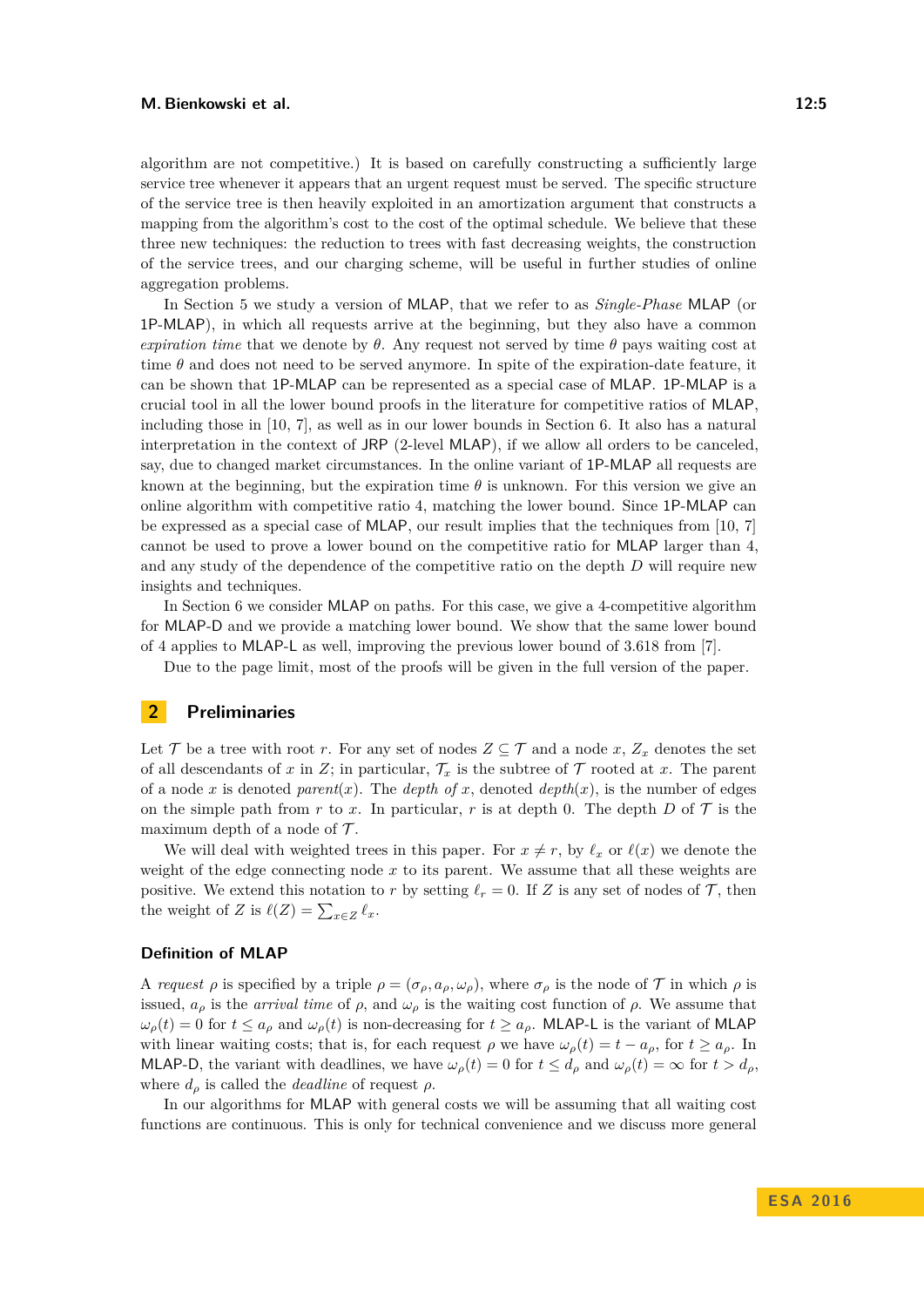### **12:6 Online Algorithms for Multi-Level Aggregation**

waiting cost functions in the full version of the paper; we also show there that MLAP-D can be considered a special case of MLAP, and that our algorithms can be extended to the discrete-time model.

A *service* is a pair  $(X, t)$ , where *X* is a subtree of  $\mathcal T$  rooted at *r* and *t* is the time of this service. We will occasionally refer to  $X$  as the service tree (or just service) at time  $t$ , or even omit *t* altogether if it is understood from context.

An instance  $\mathcal{J} = \langle \mathcal{T}, \mathcal{R} \rangle$  of the *Multi-Level Aggregation Problem* (MLAP) consists of a weighted tree  $\mathcal T$  with root  $r$  and a set  $\mathcal R$  of requests arriving at the nodes of  $\mathcal T$ . A *schedule* is a set S of services. For a request  $\rho$ , let  $(X, t)$  be the service in S with minimal t such that  $\sigma_{\rho} \in X$  and  $t \ge a_{\rho}$ . We then say that  $(X, t)$  *serves*  $\rho$  and the *waiting cost* of  $\rho$  in S is defined as  $wcost(\rho, S) = \omega_{\rho}(t)$ . Furthermore, the request  $\rho$  is called *pending* at all times in the interval  $[a_0, t]$ . Schedule S is called *feasible* if all requests in R are served by S.

The cost of a feasible schedule S, denoted cost(S), is defined by

 $cost(S) = scost(S) + wcost(S)$ ,

where  $\text{scost}(S)$  is the total service cost and  $\text{wcost}(S)$  is the total waiting cost, that is

$$
\mathsf{scost}(S) = \sum_{(X,t) \in S} \ell(X) \quad \text{and} \quad \mathsf{wcost}(S) = \sum_{\rho \in \mathcal{R}} \mathsf{wcost}(\rho, S).
$$

The objective of MLAP is to compute a feasible schedule S for  $\mathcal J$  with minimum cost(S).

#### **Online algorithms**

We use the standard and natural definition of online algorithms and the competitive ratio. We assume the continuous time model. The computation starts at time 0 and from then on the time gradually progresses. At any time  $t$  new requests can arrive. If the current time is  $t$ , the algorithm has complete information about the requests that arrived up until time *t*, but has no information about any requests whose arrival times are after time *t*. The instance includes a time horizon *H* that is not known to the online algorithm, which is revealed only at time  $t = H$ . At time  $H$ , all requests that are still pending must be served. (In the offline case, *H* can be assumed to be equal to the maximum request arrival time.)

If A is an online algorithm and  $R \geq 1$ , we say that A is  $R$ -competitive if  $cost(S) \leq R \cdot opt(\mathcal{J})$ for any instance  $\mathcal J$  of MLAP, where S is the schedule computed by  $\mathcal A$  on  $\mathcal J$  and  $opt(\mathcal J)$  is the optimum cost for  $\mathcal{J}$ .

# **Quasi-root assumption**

Throughout the paper we will assume that  $r$ , the root of  $\mathcal T$ , has only one child. This is without loss of generality, because if we have an algorithm (online or offline) for MLAP on such trees, we can apply it independently to each child of *r* and its subtree. This will give us an algorithm for MLAP on arbitrary trees with the same performance. From now on, let us call the single child the *quasi-root* of  $\mathcal T$  and denote it by *q*. Note that *q* is included in every (non-trivial) service.

### **Reduction to L-Decreasing Trees**

One basic intuition that emerges from earlier works on trees of depth 2 (see [\[10,](#page-15-5) [9,](#page-15-6) [6\]](#page-15-4)) is that the hardest case of the problem is when  $\ell_q$ , the weight of the quasi-root, is much larger than the weights of leaves. For arbitrary depth trees, the hard case is when the weights of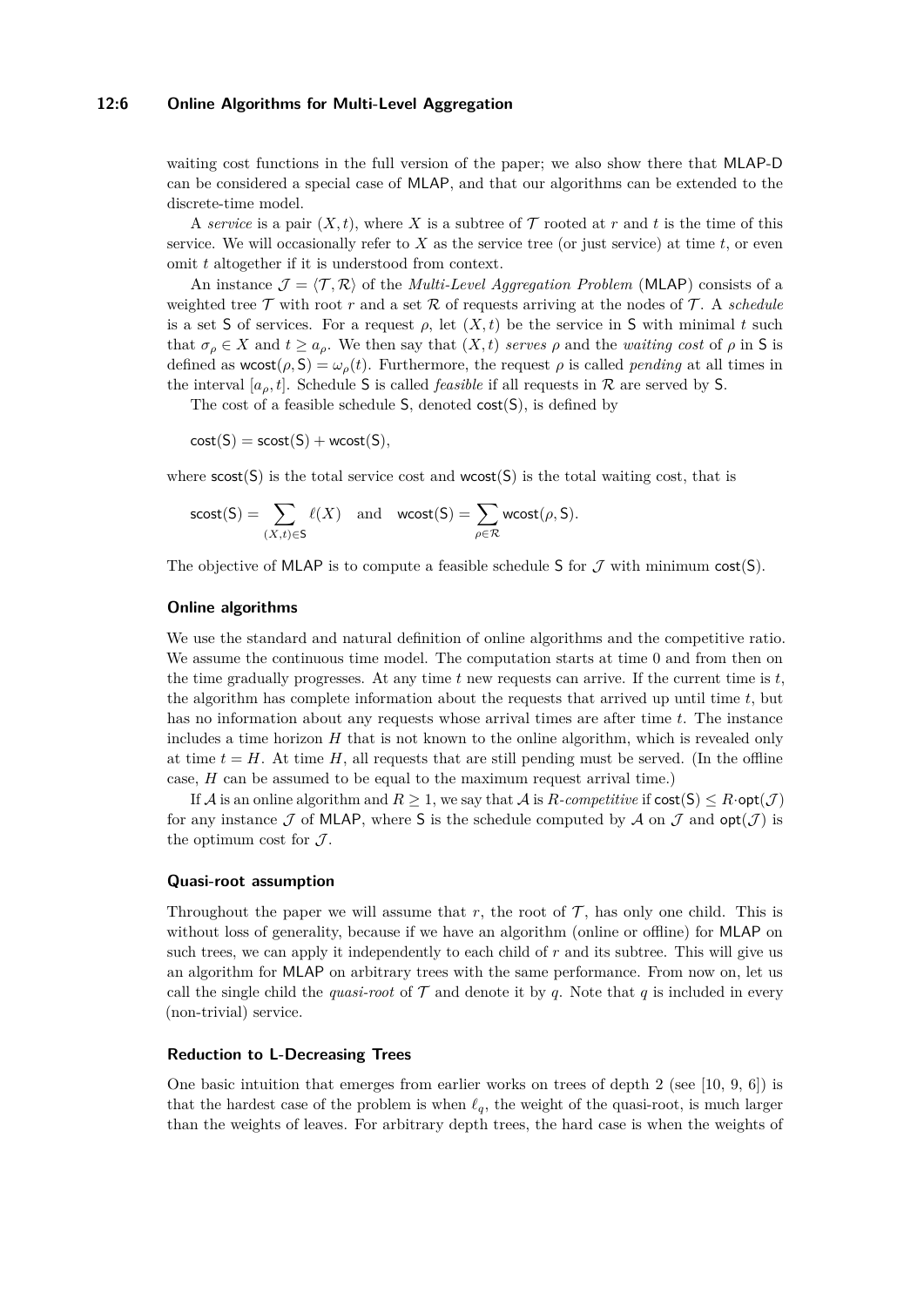nodes quickly decrease with their depth. We show that this is indeed the case, by defining the notion of *L*-decreasing trees that captures this intuition and showing that MLAP reduces to the special case of MLAP for such *L*-decreasing trees, increasing the competitive ratio by a factor of at most *DL*. This is a general result, not limited only to algorithms in our paper.

Formally, for  $L \geq 1$ , we say that  $\mathcal T$  is *L*-decreasing if for each node  $u \neq r$  and each child *v* of *u* we have  $\ell_u > L \cdot \ell_v$ . (The value of *L* used in our algorithms will be fixed later.)

<span id="page-6-1"></span>▶ **Theorem 2.1.** Assume that there exists an R-competitive algorithm A for MLAP (resp. MLAP-D*) on L-decreasing trees (where R can be a function of D, the tree depth). Then there exists a* (*DLR*)*-competitive algorithm* B *for* MLAP *(resp.* MLAP-D*) on arbitrary trees.*

**Proof.** Fix the underlying instance  $\mathcal{J} = (\mathcal{T}, \mathcal{R})$ , where  $\mathcal{T}$  is a tree and  $\mathcal{R}$  is a sequence of requests in  $\mathcal{T}$ .

We start by constructing an *L*-decreasing tree  $\mathcal{T}'$  on the same set of nodes. For any node  $u \in \mathcal{T} - \{r\}$ , the parent of *u* in  $\mathcal{T}'$  will be the lowest (closest to *u*) ancestor *w* of *u* in  $\mathcal{T}$  such that  $\ell_w \geq L \cdot \ell_u$ ; if no such *w* exists, we take  $w = r$ . Note that  $\mathcal{T}'$  may violate the quasi-root assumption, which does not change the validity of the reduction, as we may use independent instances of the algorithm for each child of  $r$  in  $\mathcal{T}'$ . Since in  $\mathcal{T}'$  each node  $u$  is connected to one of its ancestors from  $\mathcal{T}$ , it follows that  $\mathcal{T}'$  is a tree rooted at *r* with depth at most *D*. Obviously,  $\mathcal{T}'$  is *L*-decreasing.

It follows that if a set of vertices  $X$  is a service subtree of  $\mathcal T$ , then it is also a service subtree for  $\mathcal{T}'$ . (Note that the actual topology of the trees induced by *X* in  $\mathcal{T}$  and  $\mathcal{T}'$  may be very different.) Thus, also any schedule for  $\mathcal{J}$  is also a schedule for  $\mathcal{J}' = (\mathcal{T}', \mathcal{R})$ , which gives us that  $opt(\mathcal{J}') \leq opt(\mathcal{J})$ .

The algorithm  $\beta$  for  $\mathcal T$  is defined as follows: On a request sequence  $\mathcal R$ , we simulate  $\mathcal A$ for R in  $\mathcal{T}'$ , and whenever A contains a service X, B issues the service  $X' \supseteq X$ , created from *X* as follows: Start with  $X' = X$ . Then, for each  $u \in X - \{r\}$ , if w is the parent of *u* in  $\mathcal{T}'$ , then add to  $X'$  all inner nodes on the path from *u* to *w* in  $\mathcal{T}$ . By the construction of  $\mathcal{T}'$ , for each *u* we add at most  $D-1$  nodes, each of cost less than  $L \cdot \ell_u$ . It follows that  $\ell(X') \leq ((D-1)L + 1)\ell(X) \leq DL \cdot \ell(X).$ 

In total, the service cost of  $\beta$  is at most  $DL$  times the service cost of  $\mathcal{A}$ . Any request served by  $\mathcal A$  is served by  $\mathcal B$  at the same time or earlier, thus the waiting cost of  $\mathcal B$  is at most the waiting cost of A (resp. for MLAP-D, B produces a valid schedule for  $\mathcal{J}$ ). Since A is *R*-competitive, we obtain

 $cost(\mathcal{B}, \mathcal{J}) \leq DL \cdot \text{cost}(\mathcal{A}, \mathcal{J}') \leq DLR \cdot \text{opt}(\mathcal{J}') \leq DLR \cdot \text{opt}(\mathcal{J}),$ 

and thus  $\beta$  is  $DLR$ -competitive.

# <span id="page-6-0"></span>**3 A Competitive Algorithm for MLAP-D**

In this section we present our online algorithm for MLAP-D with competitive ratio at most  $D^2 2^D$ . To this end, we will give an online algorithm that achieves competitive ratio  $R_L = (2 + 1/L)^{D-1}$  for *L*-decreasing trees. Taking  $L = D/2$  and using the reduction to *L*-decreasing trees from Theorem [2.1](#page-6-1) then leads to a  $D^22^D$ -competitive algorithm for arbitrary trees.

### **3.1 Intuitions**

Consider the optimal 2-competitive algorithm for MLAP-D for trees of depth 2 [\[6\]](#page-15-4). Assume that the tree is *L*-decreasing, for some large *L*. (Thus  $\ell_q \gg \ell_v$ , for each leaf *v*.) Whenever a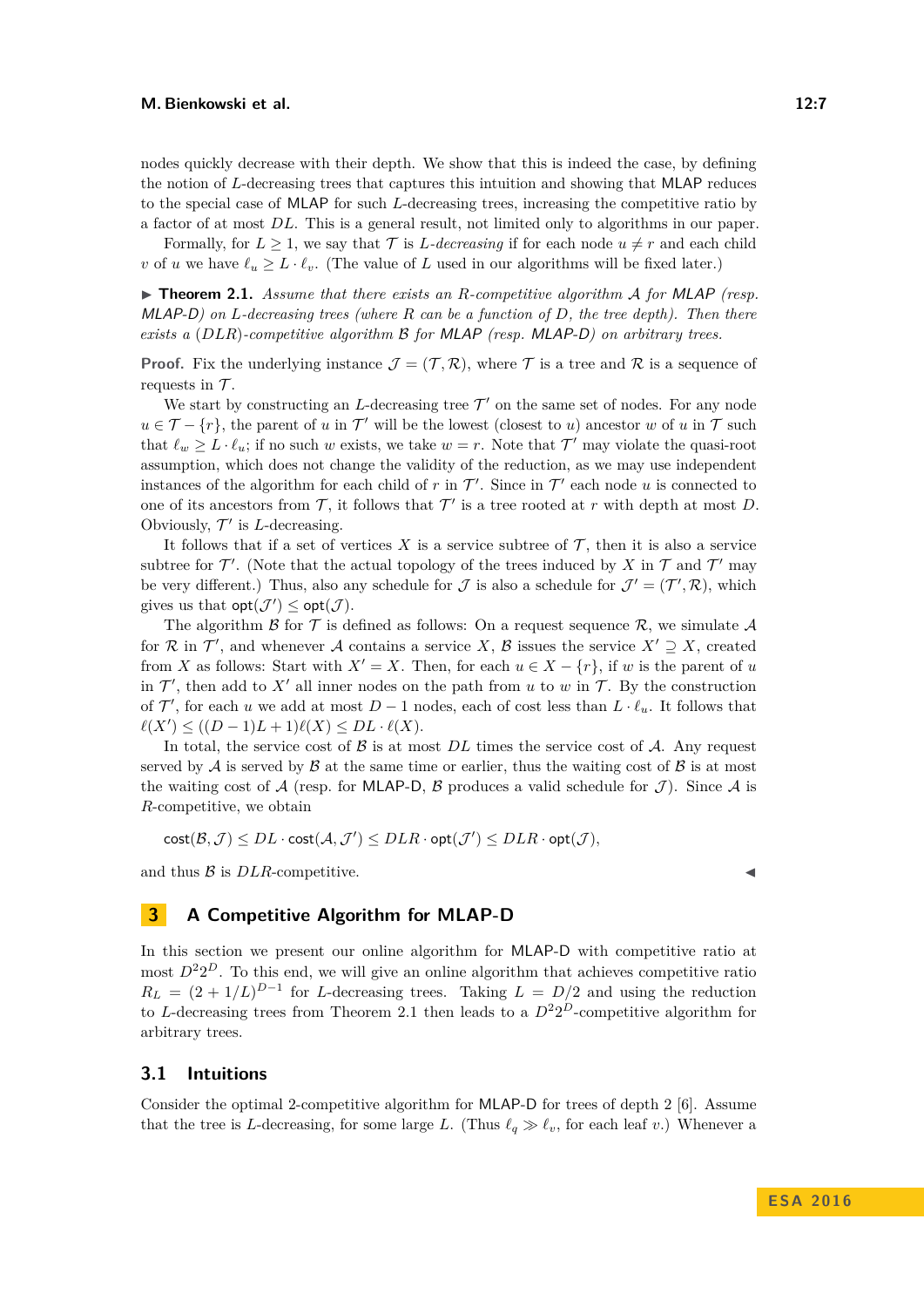### **12:8 Online Algorithms for Multi-Level Aggregation**

pending request reaches its deadline, this algorithm serves a subtree *X* consisting of *r, q* and the set of leaves with the earliest deadlines and total weight of about  $\ell_q$ . This is a natural strategy: We have to pay at least  $\ell_q$  to serve the expiring request, so including an additional set of leaves of total weight  $\ell_q$  can at most double our overall cost. But, assuming that no new requests arrive, serving this *X* can significantly reduce the cost in the future, since servicing these leaves individually is expensive: it would cost  $\ell_v + \ell_q$  per each leaf *v*, compared to the incremental cost of  $\ell_v$  to include *v* in *X*.

For *L*-decreasing trees with three levels (that is, for  $D = 3$ ), we may try to iterate this idea. When constructing a service tree  $X$ , we start by adding to  $X$  the set of most urgent children of *q* whose total weight is roughly  $\ell_q$ . Now, when choosing nodes of depth 3, we have two possibilities: (1) for each  $v \in X - \{r, q\}$  we can add to X its most urgent children of combined weight  $\ell_v$  (note that their total weight will add up to roughly  $\ell_q$ , because of the *L*-decreasing property), or (2) from the set of *all* children of the nodes in  $X - \{r, q\}$ , add to *X* the set of total weight roughly  $\ell_q$  consisting of (globally) most urgent children.

It is not hard to show that the option (1) does not lead to a constant-competitive algorithm: The counter-example involves an instance with one node *w* of depth 2 having many children with requests with early deadlines and all other leaves having requests with very distant deadlines. Assume that  $\ell_q = L^2$ ,  $\ell_w = L$ , and that each leaf has weight 1. The example forces the algorithm to serve the children of *w* in small batches of size *L* with cost more than  $L^2$  per batch or  $L$  per each child of  $w$ , while the optimum can serve all the requests in the children of *w* at once with cost  $O(1)$  per request, giving a lower bound  $\Omega(L)$  on the competitive ratio. (The requests at other vertices can be ignored in the optimal solution, as we can keep repeating the above strategy, similar to the lower-bound technique for 1P-MLAP that will be described in the full version of the paper. Reissuing requests at the vertices other than *w* will not increase the cost of the optimum.) A more intricate example shows that option (2) by itself is not sufficient to guarantee constant competitiveness either.

The idea behind our algorithm, for trees of depth  $D = 3$ , is to do *both* (1) and (2) to obtain *X*. This increases the cost of each service by a constant factor, but it protects the algorithm against both bad instances. The extension of our algorithm to depths *D >* 3 carefully iterates the process of constructing the service tree *X*, to ensure that for each node  $v \in X$  and for each level *i* below *v* we add to X sufficiently many urgent descendants of *v* at that level.

# **3.2 Notations**

To give a formal description, we need some more notations. For any set of nodes  $Z \subseteq \mathcal{T}$ , let  $Z^i$  denote the set of nodes in *Z* of depth *i* in tree  $\mathcal T$  (recall that *r* has depth 0, *q* has depth 1, and leaves have depth at most *D*). Let also  $Z^{< i} = \bigcup_{j=0}^{i-1} Z^j$  and  $Z^{\leq i} = Z^{< i} \cup Z^i$ . These notations can be combined with the notation  $Z_x$ , so, e.g.,  $Z_x^{\lt i}$  is the set of all descendants of  $x$  in  $Z$  whose depth in  $T$  is smaller than *i*.

Let  $f : \mathcal{T} \to \mathbb{R} \cup \{+\infty\}$  be some function that measures urgency of nodes, so that the nodes with smaller values of *f* are more urgent. (For MLAP-D, urgency is measured by the deadlines, in which case the function  $f$  is set to  $d^t$ , while for MLAP we need to use a different measure.) For any set A of nodes in T and a real number  $\beta$ , let Urgent $(A, \beta, f)$  be a set of nodes obtained by choosing the nodes from *A* in order of urgency, until either their total weight exceeds  $\beta$  or we run out of nodes. More precisely, we define Urgent $(A, \beta, f)$  as a smallest set of nodes in *A* such that (i) for all  $u \in \text{Urgent}(A, \beta, f)$ , and  $v \in A - \text{Urgent}(A, \beta, f)$ we have  $f(u) \leq f(v)$ , and (ii) either  $\ell(\mathsf{Urgent}(A, \beta, f)) \geq \beta$  or  $\mathsf{Urgent}(A, \beta, f) = A$ .

We assume that all the deadlines in the given instance are distinct. This may be done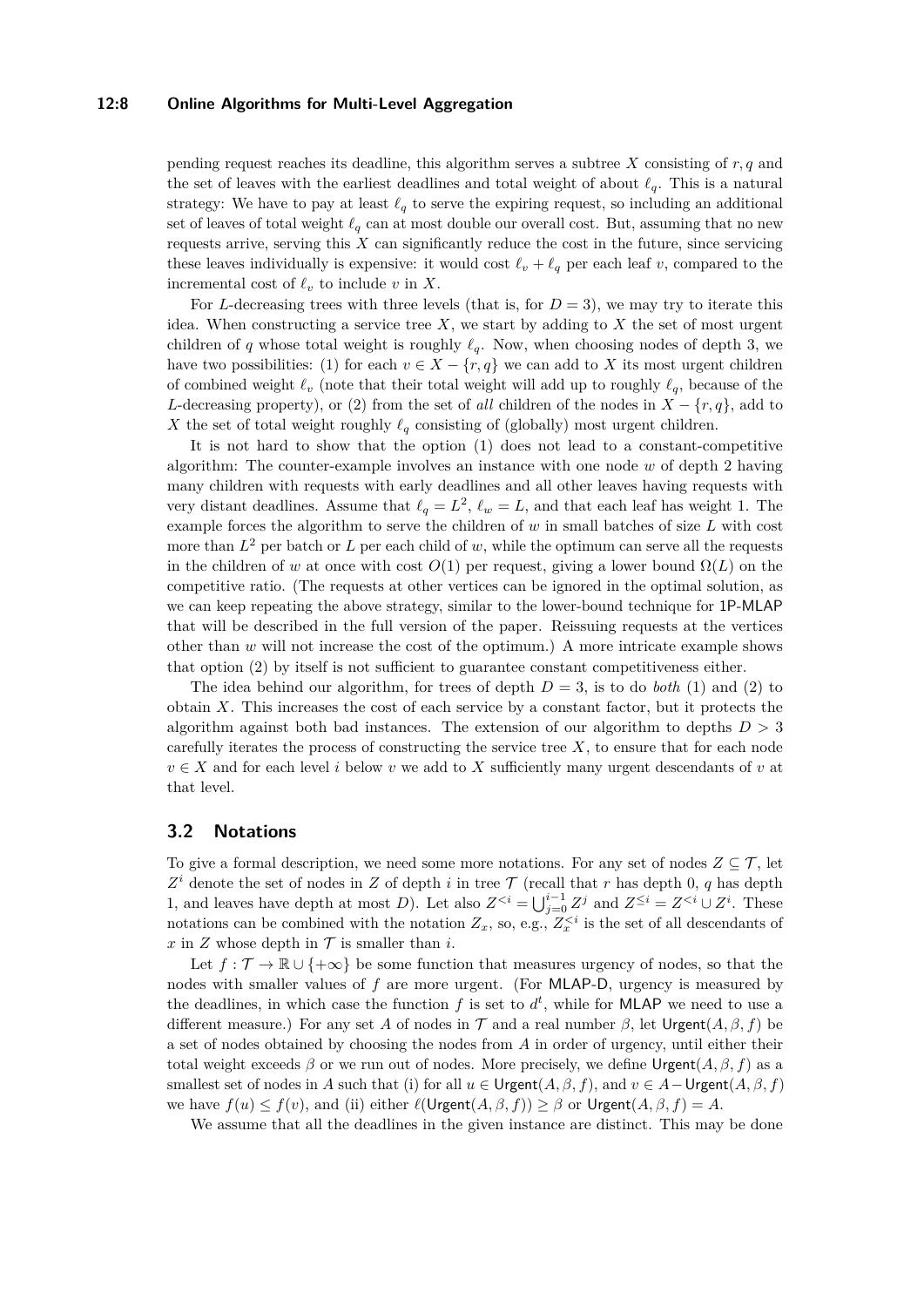without loss of generality, as in case of ties we can modify the deadlines by infinitesimally small perturbations and obtain an algorithm for the general case.

At any given time *t* during the computation of the algorithm, for each node  $v$ , let  $d^t(v)$ denote the earliest deadline among all requests in  $\mathcal{T}_v$  (i.e., among all descendants of *v*) that are pending for the algorithm; if there is no pending request in  $\mathcal{T}_v$ , we set  $d^t(v) = +\infty$ . We will use the function  $d^t$  as the urgency of vertices at time  $t$ , i.e., a node  $u$  will be considered more urgent than a node *v* if  $d^t(u) < d^t(v)$ .

# **3.3 Algorithm ONLTREED**

At any time *t* when some request expires, that is when  $t = d^t(r)$ , the algorithm serves a subtree X constructed by first initializing  $X = \{r, q\}$ , and then incrementally augmenting *X* according to the following pseudo-code:

**for each** depth  $i = 2, \ldots, D$  $Z^i$  ← set of all children of nodes in  $X^{i-1}$ for each  $v \in X^{\leq i}$  $U(v, i, t) \leftarrow$  Urgent $(Z_v^i, \ell_v, d^t)$  $X \leftarrow X \cup U(v, i, t)$ 

In other words, at depth  $i$ , we restrict our attention to  $Z^i$ , the children of all the nodes in  $X^{i-1}$ , i.e., of the nodes that we have previously selected to *X* at level *i* − 1. (We start with *i* = 2 and  $X^1 = \{q\}$ .) Then we iterate over all  $v \in X^{\leq i}$  and we add to *X* the set  $U(v, i, t)$  of vertices from  $\mathcal{T}_{v}^{i}$  (descendants of *v* at depth *i*) whose parents are in *X*, one by one, in the order of increasing deadlines, stopping when either their total weight exceeds  $\ell$ <sup>*v*</sup> or when we run out of such vertices. Note that these sets do not need to be disjoint.

The constructed set  $X$  is a service tree, as we are adding to it only nodes that are children of the nodes already in *X*.

Let  $\rho$  be the request triggering the service at time *t*, i.e., satisfying  $d_{\rho} = t$ . (By the assumption about different deadlines,  $\rho$  is unique.) Naturally, all the nodes  $u$  on the path from *r* to  $\sigma_{\rho}$  have  $d^{t}(u) = t$  and qualify as the most urgent, thus the node  $\sigma_{\rho}$  is included in *X*. Therefore every request is served before its deadline.

Intuitively, it should be clear that the described algorithm cannot have a better competitive ratio than  $\ell(X)/\ell_q$ : If all requests are in *q*, the optimum will serve only *q*, while our algorithm uses a set X with many nodes that turn out to be useless. As we will show, via an iterative charging argument, the ratio  $\ell(X)/\ell_q$  is actually achieved by the algorithm.

Recall that  $R_L = (2 + 1/L)^{D-1}$ . We now prove a bound on the cost of the service tree.

<span id="page-8-0"></span> $\blacktriangleright$  **Lemma 3.1.** Let X be the service tree produced by Algorithm ONLTREED at time *t*. Then  $\ell(X) \leq R_L \cdot \ell_q$ .

**Proof.** We prove by induction that  $\ell(X^{\leq i}) \leq (2 + 1/L)^{i-1} \ell_q$  for all  $i \leq D$ .

The base case of  $i = 1$  is trivial, as  $X^{\leq 1} = \{r, q\}$  and  $\ell_r = 0$ . For  $i \geq 2$ ,  $X^i$  is a union of the sets  $U(v, i, t)$  over all nodes  $v \in X^{\leq i}$ . Since  $\mathcal T$  is *L*-decreasing, each node in the set  $U(v, i, t)$  has weight at most  $\ell_v/L$ . Thus the total weight of  $U(v, i, t)$  is at most  $\ell(U(v, i, t)) \leq \ell_v + \ell_v/L = (1 + 1/L)\ell_v$ . Therefore, by the inductive assumption, we get that

$$
\ell(X^{\leq i}) \leq (1 + (1 + 1/L)) \cdot \ell(X^{\leq (2 + 1/L) \cdot (2 + 1/L)^{i-2} \ell_q = (2 + 1/L)^{i-1} \ell_q,
$$

proving the induction step and completing the proof that  $\ell(X) \leq R_L \cdot \ell_q$ .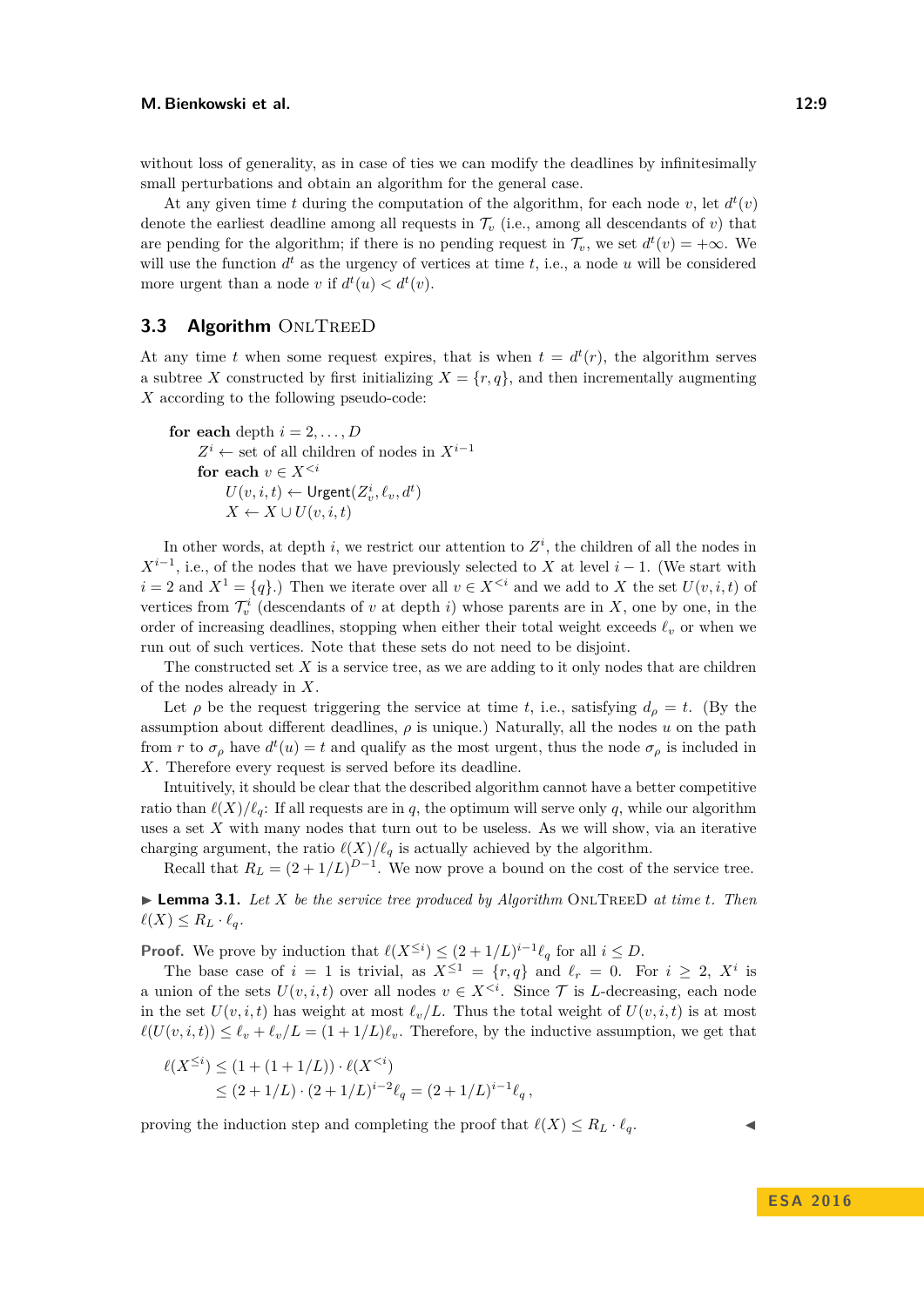### **12:10 Online Algorithms for Multi-Level Aggregation**

# **3.4 Analysis**

The competitive analysis uses a charging scheme. Fix some optimal schedule  $S^*$ . Consider a service  $(X, t)$  of Algorithm ONLTREED. We will identify in  $X$  a subset of "critically overdue" nodes (to be defined shortly) of total weight at least  $\ell_q \geq \ell(X)/R_L$ , and we will show that for each such critically overdue node  $v$  we can charge the portion  $\ell_v$  of the service cost of  $X$  to an earlier service in  $S^*$  that contains *v*. Further, any node in service of  $S^*$  will be charged at most once. This implies that the total cost of our algorithm is at most *R<sup>L</sup>* times the optimal cost, giving us an upper bound of  $R_L$  on the competitive ratio for *L*-decreasing trees.

In the proof, by  $\mathsf{opt}^t_v$  we denote the time of the first service in  $\mathsf{S}^*$  that includes *v* and is strictly after time *t*; we also let  $\mathsf{opt}_{v}^{t} = +\infty$  if no such service exists. For a service  $(X, t)$  of the algorithm, we say that a node  $v \in X$  is *overdue* at time *t* if  $d^t(v) < \text{opt}_v^t$ . Servicing of such *v* is delayed in comparison to  $S^*$ , because  $S^*$  must have served *v* before (or at) time *t*. Note also that *r* and *q* are overdue at time *t*, as  $d^t(r) = d^t(q) = t$  by the choice of the service time. We define  $v \in X$  to be *critically overdue* at time *t* if (i) *v* is overdue at *t*, and (ii) there is no other service of the algorithm in the time interval  $(t, \text{opt}_v^t)$  in which  $v$  is overdue.

We are now ready to define the charging for a service  $(X, t)$ . For each  $v \in X$  that is critically overdue, we charge its weight  $\ell_v$  to the last service of  $v$  in  $S^*$  before or at time  $t$ . This charging is well-defined as, for each overdue *v*, there must exist a previous service of *v* in  $S^*$ . The charging is obviously one-to-one because between any two services in  $S^*$  that involve *v* there may be at most one service of the algorithm in which *v* is critically overdue. The following lemma shows that the total charge from *X* is large enough.

<span id="page-9-0"></span>► **Lemma 3.2.** *Let*  $(X, t)$  *be a service of Algorithm* ONLTREED *and suppose that*  $v \in X$  *is overdue at time t. Then the total weight of critically overdue nodes in X<sup>v</sup> at time t is at least*  $\ell_v$ *.* 

**Proof.** The proof is by induction on the depth of  $\mathcal{T}_v$ , the subtree rooted at *v*.

The base case is when  $\mathcal{T}_v$  has depth 0, that is when  $v$  is a leaf. We show that in this case  $v$ must be critically overdue, which implies the conclusion of the lemma. Towards contradiction, suppose that there is some other service at time  $t' \in (t, \text{opt}_v^t)$  in which *v* is overdue. Since *v* is a leaf, after the service at time *t* there are no pending requests in  $\mathcal{T}_v = \{v\}$ . This would imply that there is a request  $\rho$  with  $\sigma_{\rho} = v$  such that  $t < a_{\rho} \leq d_{\rho} < \text{opt}_{v}^{t}$ . But this is not possible, because  $S^*$  does not serve *v* in the time interval  $(t, \text{opt}_v^t)$ . Thus *v* is critically overdue and the base case holds.

Assume now that *v* is not a leaf, and that the lemma holds for all descendants of *v*. If *v* is critically overdue, the conclusion of the lemma holds.

Thus we can now assume that *v* is not critically overdue. This means that there is a service  $(Y, t')$  of Algorithm ONLTREED with  $t < t' <$  opt<sub>v</sub> which contains v and such that *v* is overdue at *t'*. Thus  $\mathsf{opt}_{v}^{t} = \mathsf{opt}_{v}^{t'}$ .

Let  $\rho$  be the request with  $d_{\rho} = d^{t'}(v)$ , i.e., the most urgent request in  $\mathcal{T}_v$  at time  $t'$ .

We claim that  $a_{\rho} \leq t$ , i.e.,  $\rho$  arrived no later than at time *t*. Indeed, since *v* is overdue at time *t'*, it follows that  $d_{\rho} < \text{opt}_{v}^{t'} = \text{opt}_{v}^{t}$ . The optimal schedule  $S^*$  cannot serve  $\rho$  after time *t*, as  $S^*$  has no service from *v* in the interval  $(t, d_\rho)$ . Thus  $S^*$  must have served  $\rho$  before or at *t*, and hence  $a_{\rho} \leq t$ , as claimed.

Now consider the path from  $\sigma_{\rho}$  to *v* in *Y*. (See Figure [1.](#page-10-1)) As  $\rho$  is pending for the algorithm at time *t* and  $\rho$  is not served by  $(X, t)$ , it follows that  $\sigma_{\rho} \notin X$ . Let *w* be the last node on this path in  $Y - X$ . Then *w* is well-defined and  $w \neq v$ , as  $v \in X$ . Let *i* be the depth of *w*. Note that the parent of *w* is in  $X_v^{, so  $w \in Z^i$  in the algorithm when *X* is$ constructed.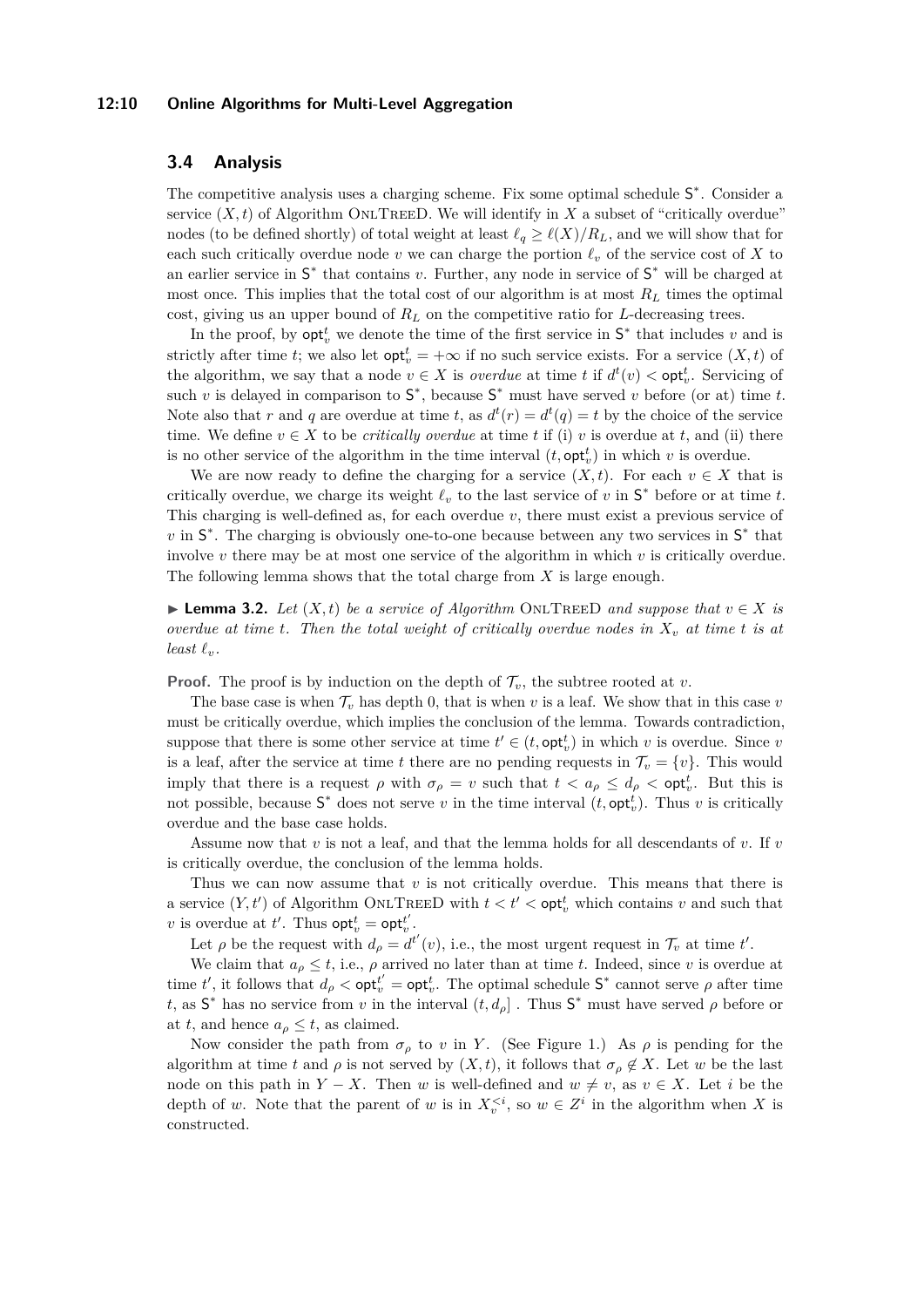<span id="page-10-1"></span>

**Figure 1** Illustration of the proof of Lemma [3.2.](#page-9-0)

The node  $\sigma_{\rho}$  is in  $\mathcal{T}_w$  and  $\rho$  is pending at *t*, thus we have  $d^t(w) \leq d_{\rho}$ . Since  $w \in Z^i$  but *w* was not added to *X* at time *t*, we have that  $\ell(U(v, i, t)) \geq \ell_v$  and each  $x \in U(v, i, t)$  is at least as urgent as *w*. This implies that such *x* satisfies

$$
d^t(x) \leq d^t(w) \leq d_\rho < \mathsf{opt}_v^{t'} = \mathsf{opt}_v^t \leq \mathsf{opt}_x^t,
$$

thus *x* is overdue at time *t*. By the inductive assumption, the total weight of critically overdue nodes in each subtree  $X_x$  is at least  $\ell_x$ . Adding these weights over all  $x \in U(v, i, t)$ , we obtain that the total weight of critically overdue nodes in  $X_v$  is least  $\ell(U(v, i, t)) \geq \ell_v$ , completing the proof.

Now consider a service  $(X, t)$  of the algorithm. The quasi-root q is overdue at time t, so Lemmas [3.2](#page-9-0) and [3.1](#page-8-0) imply that the charge from  $(X, t)$  is at least  $\ell_q \ge \ell(X)/R_L$ . Since each node in any service in  $S^*$  is charged at most once, we conclude that Algorithm ONLTREED is  $R_L$ -competitive for any *L*-decreasing  $\mathcal{T}$ .

From the previous paragraph, using Theorem [2.1,](#page-6-1) we now obtain that there exists a  $DLR_L = DL(2 + 1/L)^{D-1}$ -competitive algorithm for general trees. For  $D \geq 2$ , choosing  $L = D/2$  yields a competitive ratio bounded by  $\frac{1}{2}D^2 2^{D-1} \cdot (1+1/D)^D \leq \frac{1}{4}D^2 2^D \cdot e \leq D^2 2^D$ . (For  $D = 1$  there is a trivial 1-competitive algorithm for MLAP-D.) Summarizing, we obtain the following result.

**Theorem 3.3.** *There exists a*  $D^22^D$ -competitive online algorithm for MLAP-D.

# <span id="page-10-0"></span>**4 A Competitive Algorithm for MLAP**

In this section we give an online algorithm for MLAP that achieves a constant competitive ratio for trees of bounded depth. Specifically, for trees of depth *D* the competitive ratio of this algorithm is at most  $O(D^42^D)$ . As before, Theorem [2.1](#page-6-1) allows us to assume that the tree in the instance is *L*-decreasing.

### **4.1 Preliminaries and notations**

We use some of the notation introduced in Section [3](#page-6-0) and introduce some more.

Recall that  $\omega_{\rho}(t)$  is the waiting cost function of a request  $\rho$  which is assumed to be continuous. We will overload this notation, so that we can talk about the waiting cost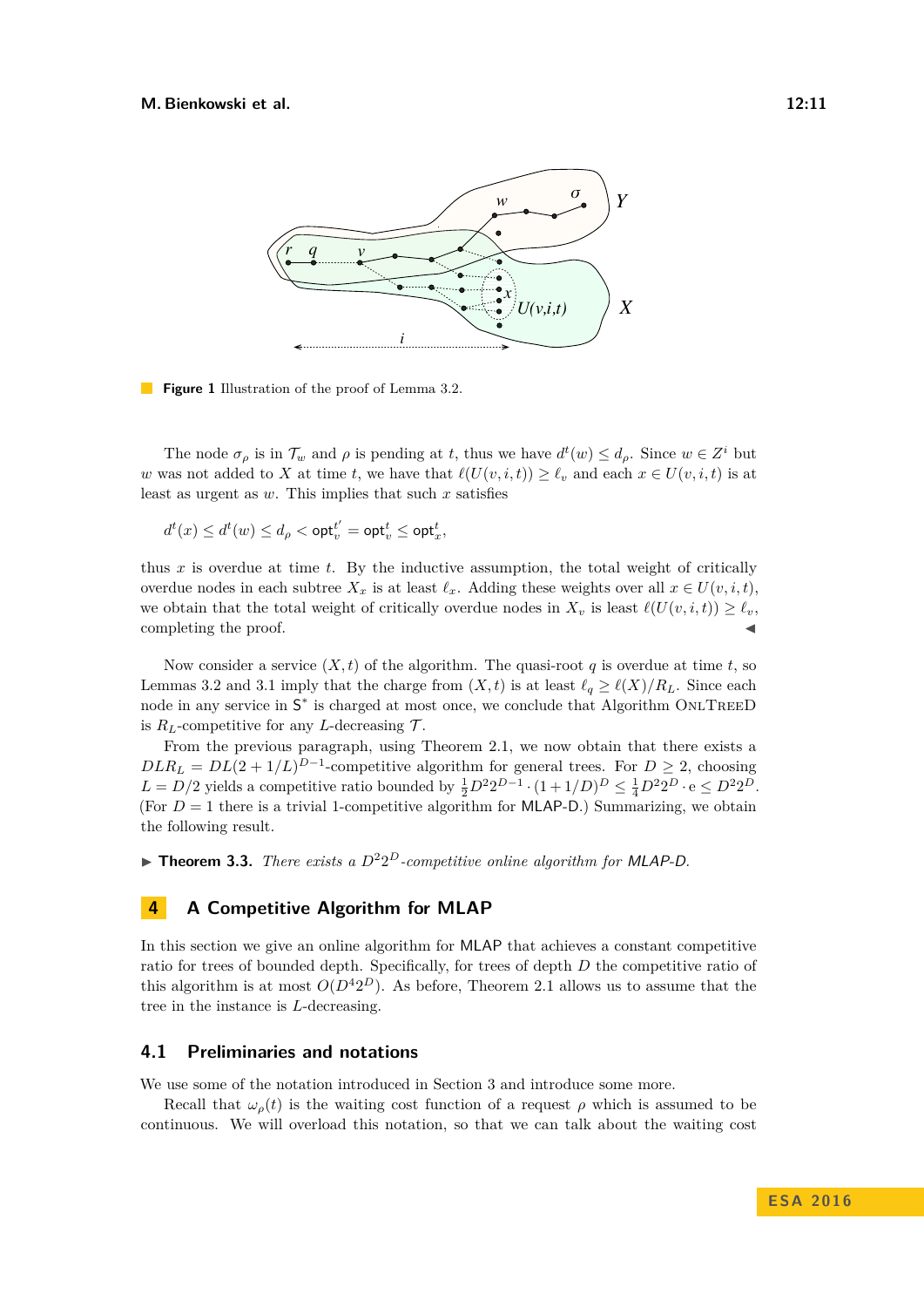#### **12:12 Online Algorithms for Multi-Level Aggregation**

function for a set of requests or a set of vertices. Specifically, for a set *P* of requests and a set *Z* of nodes, let

$$
\omega_P(Z,t) = \sum_{\rho \in P: \sigma_\rho \in Z} \omega_\rho(t).
$$

Thus  $\omega_P(Z, t)$  is the total waiting cost of the requests from P that are issued in Z.

#### **Maturity time**

In the algorithm for MLAP-D, the times of services and the urgency of nodes are both naturally determined by the deadlines. For MLAP with continuous waiting costs there are no hard deadlines; however, we can still introduce a useful notion of *maturity time* of a node, which is, roughly speaking, the time when some subtree rooted at this node has its waiting cost equal to its service cost; this subtree is then called *mature*. This turns out to be natural both for the quasi-root as the time to service it and for the other vertices as a measure of their urgency in the algorithm. We proceed to define these notions.

Consider some time *t* and any set  $P \subseteq \mathcal{R}$  of requests. A subtree Z of  $\mathcal{T}$  (not necessarily rooted at *r*) is called *P-mature* at time *t* if  $\omega_P(Z,t) \geq \ell(Z)$ . Also, let  $\mu_P(Z)$  denote the minimal time  $\tau$  such that  $\omega_P(Z, \tau) = \ell(Z)$ ; we let  $\mu_P(Z) = \infty$  if such  $\tau$  does not exist. In other words,  $\mu_P(Z)$  is the earliest  $\tau$  at which *Z* is *P*-mature. Since  $\omega_P(Z,0) = 0$  and  $\omega_P(Z,t)$ is non-decreasing and continuous function of *t*,  $\mu_P(Z)$  is well-defined.

For a node *v*, let the *P-maturity time of v*, denoted  $M_P(v)$ , be the minimum of values  $\mu_P(Z)$  over all subtrees *Z* of *T* rooted at *v*. The tree *Z* that achieves this minimum will be denoted  $C_P(v)$  and called the *P*-critical tree rooted at *v*; if there are more such trees, choose one arbitrarily.

The following simple lemma guarantees that the maturity time of any node in the *P*-critical tree  $C_P(v)$  is at most the maturity time of *v*.

► **Lemma 4.1.** *Let*  $u \in C_P(v)$  *and let*  $Y = (C_P(v))_u$  *be the subtree of the*  $C_P(v)$  *rooted at*  $u$ *.*  $Then M<sub>P</sub>(u) \leq \mu<sub>P</sub>(Y) \leq M<sub>P</sub>(v).$ 

**Proof.** The first inequality is trivial. To show the second inequality, we proceed by contradiction. If the second inequality does not hold, then  $u \neq v$  and  $\omega_P(Y, M_P(v)) < \ell(Y)$ . Take  $Y' = C_P(v) \setminus Y$ , which is a tree rooted at *v*. Since  $\omega_P(C_P(v), M_P(v)) = \ell(C_P(v))$ , we have that  $\omega_P(Y', M_P(v)) = \omega_P(C_P(v), M_P(v)) - \omega_P(Y, M_P(v)) > \ell(C_P(v)) - \ell(Y) = \ell(Y')$ . This in turn implies that  $\mu_P(Y') < M_P(v)$ , which is a contradiction with the definition of  $M_P(v)$ .

Most of the references to maturity of a node or to its critical set will be made with respect to the set of requests pending for our algorithm at a given time. (In particular, if the algorithm schedules a service at some time *t*, the maturity times are computed with respect to the requests that are pending at time *t before* the service is executed.) Thus, for any time *t*, we will use notation  $M^t(v)$  and  $C^t(v)$  to denote the time  $M_P(v)$  and the *P*-critical tree  $C_P(v)$ , where P is the set of requests pending for the algorithm at time *t*. Note that in general it is possible that  $M^t(v) < t$ . However, our algorithm will maintain the invariant that for the quasi-root *q* we will have  $M^t(q) \geq t$  at each time *t*.

# **4.2 Algorithm**

We now describe our algorithm. A service will occur at any maturity time of the quasi-root *q*, that is at a time *t* for which  $t = M<sup>t</sup>(q)$ . At such a time, the algorithm chooses a service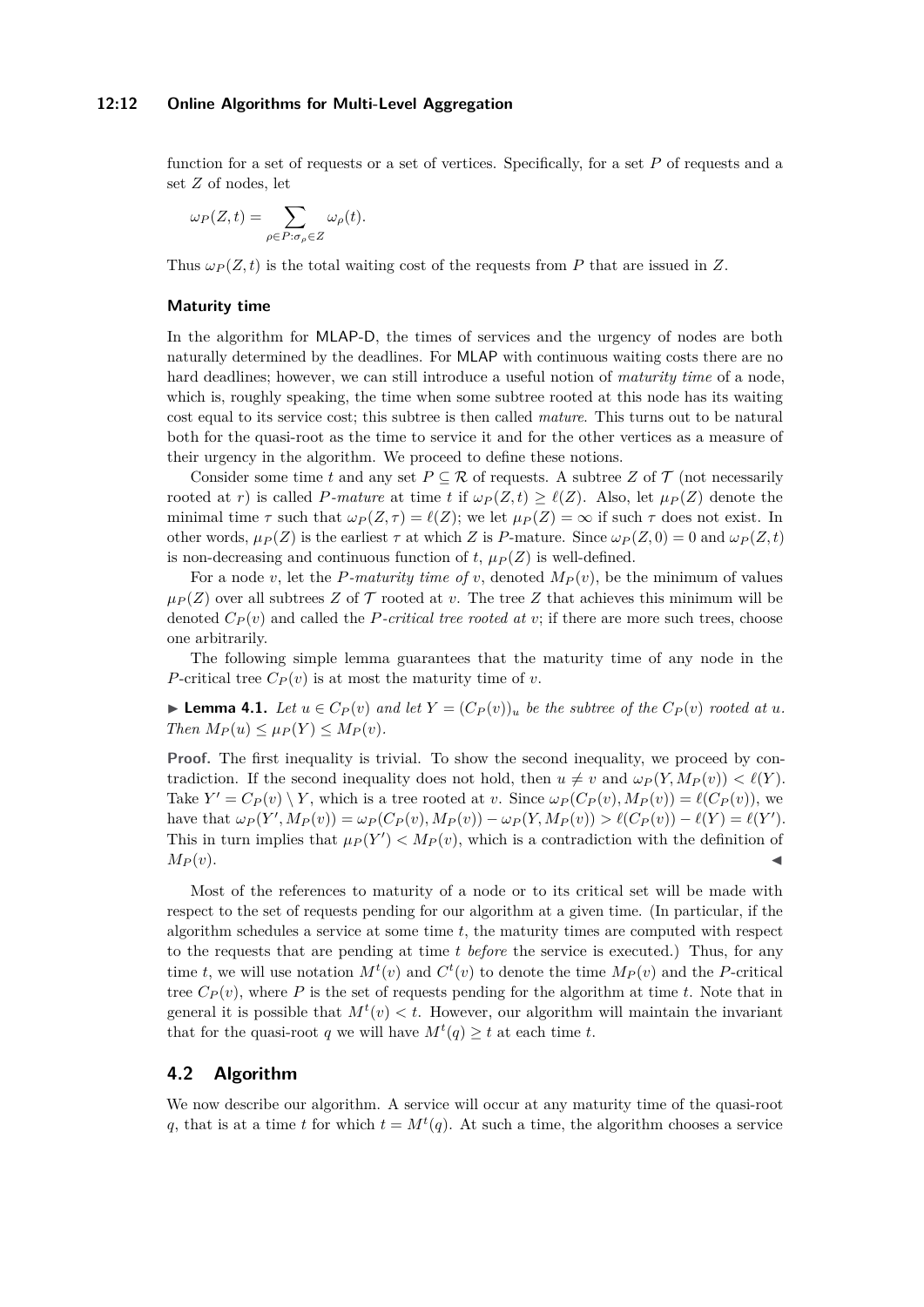that contains the critical tree  $C$  of  $q$  and an extra set  $E$ , whose service cost is not much more expensive than that of  $C$ . The extra set is constructed similarly as in  $ONLTEED$ , where the urgency of nodes is now measured by their maturity time. As before, this extra set will be a union of a system of sets  $U(v, i, t)$  for  $i = 2, \ldots, D$ , and  $v \in C^{\leq i} \cup E^{\leq i}$ , except that now the sets  $U(v, i, t)$  will be mutually disjoint and also disjoint from  $C$ .

### **Algorithm** ONLTREE

At any time *t* such that  $t = M^t(q)$ , serve the set  $X = C \cup E$  constructed according to the following pseudo-code:

$$
C \leftarrow C^t(q) \cup \{r\}
$$
  
\n
$$
E \leftarrow \emptyset
$$
  
\n**for each** depth  $i = 2, ..., D$   
\n
$$
Z^i \leftarrow \text{set of all nodes in } \mathcal{T}^i \setminus C \text{ whose parent is in } C \cup E
$$
  
\n**for each**  $v \in (C \cup E)^{i}$   
\n
$$
U(v, i, t) \leftarrow \text{Urgent}(Z_v^i, \ell_v, M^t)
$$
  
\n
$$
E \leftarrow E \cup U(v, i, t)
$$
  
\n
$$
Z^i \leftarrow Z^i \setminus U(v, i, t)
$$

At the end of the instance (when  $t = H$ , the time horizon) issue the last service that contains all vertices *v* with a pending request in  $\mathcal{T}_v$ .

The analysis of the algorithm will be given in the full version of the paper. We obtain:

**Theorem 4.2.** *There exists an*  $O(D^42^D)$ *-competitive algorithm for MLAP on trees of depth D.*

# <span id="page-12-0"></span>**5 Single-Phase MLAP**

We now consider a restricted variant of MLAP that we refer to as *Single-Phase* MLAP, or 1P-MLAP. In 1P-MLAP all requests arrive at the beginning, at time 0. The instance also includes a parameter  $\theta$  representing the common *expiration time* for all requests. We do not require that all requests are served. Any unserved request pays only the cost of waiting until the expiration time *θ*.

In the online variant of 1P-MLAP, all requests, including their waiting cost functions, are known to the online algorithm at time 0. The only unknown is the expiration time *θ*.

Although not explicitly named, variants of 1P-MLAP have been considered in [\[10,](#page-15-5) [7\]](#page-15-11), where they were used to show lower bounds on competitive ratios for MLAP. These proofs consist of two steps, first showing a lower bound for online 1P-MLAP and then arguing that, in the online scenario, 1P-MLAP can be expressed as a special case of MLAP. (A corresponding property holds in the offline case as well, but is quite trivial.)

Since most lower bounds on competitive ratio of online algorithms for variants of MLAP use Single-Phase instances, a natural approach is to try such a construction in an attempt to construct super-constant lower bounds for MLAP. We show that this approach cannot be successful in the context of MLAP.

▶ **Theorem 5.1.** *There exists a* 4*-competitive algorithm for the Single-Phase MLAP.* 

A detailed description of the algorithm will be given in the full version of the paper.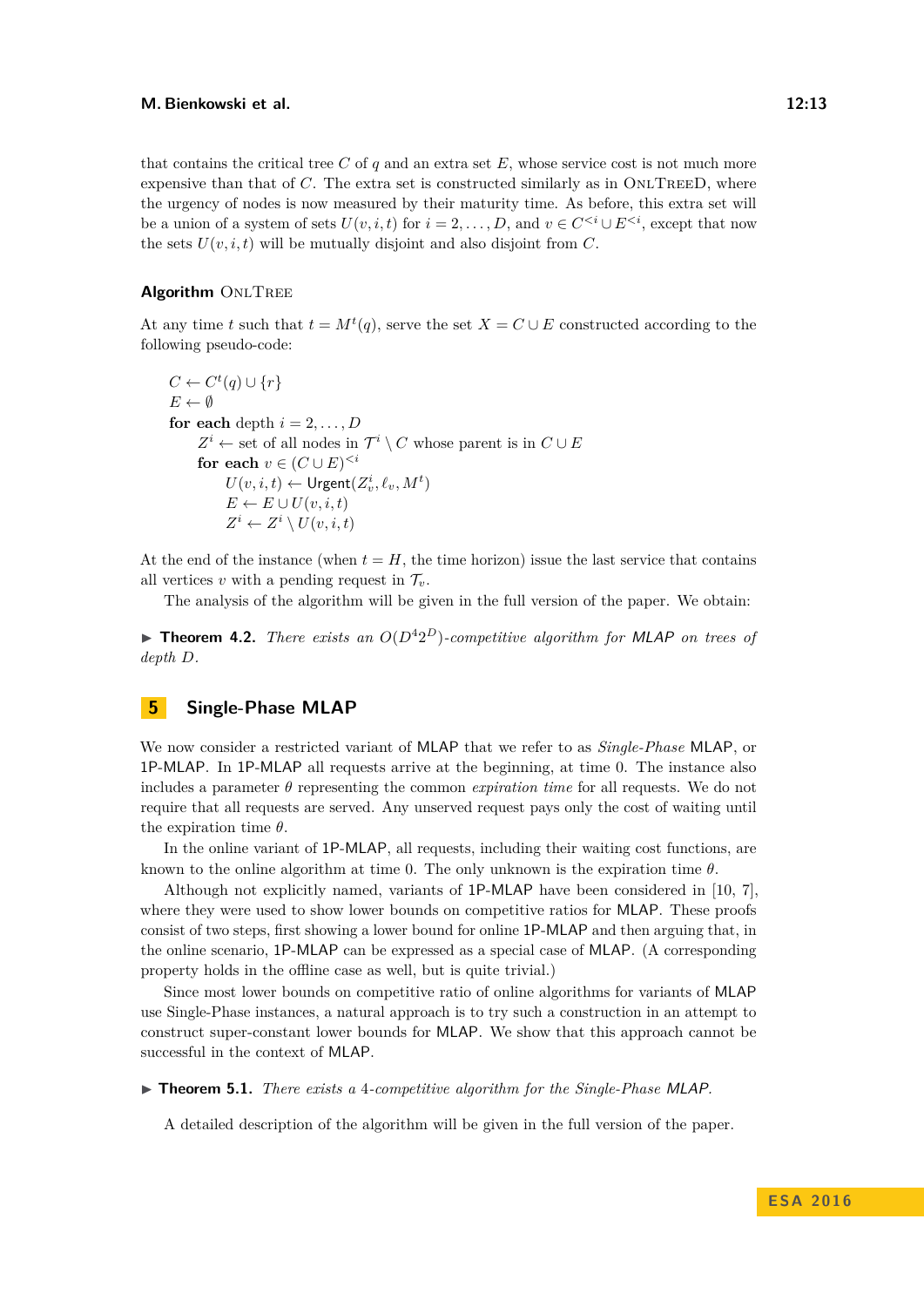### **12:14 Online Algorithms for Multi-Level Aggregation**

# <span id="page-13-0"></span>**6 MLAP on Paths**

We now consider the case when the tree is just a path. For simplicity we will assume a generalization to the continuous case, that we refer to as *the* MLAP *problem on the line*, when the path is represented by the half-line  $[0, \infty)$ ; that is the requests can occur at any point  $x \in [0, \infty)$ . Then the point 0 corresponds to the root, each vertex is a point  $x \in [0, \infty)$ , and each service is an interval of the form  $[0, x]$ . We say that an algorithm *delivers from x* if it serves the interval [0*, x*].

We provide several results for the MLAP problem on the line. We first prove that the competitive ratio of MLAP-D (the variant with deadlines) on the line is exactly 4, by providing matching upper and lower bounds. Then later we will show that the lower bound of 4 can be modified to work for MLAP-L (that is, for linear waiting costs).

### **Algorithm** ONLLINE

The algorithm creates a service only when a deadline of a pending request is reached. If a deadline of a request at *x* is reached, then OnlLine delivers from 2*x*.

▶ **Theorem 6.1.** *Algorithm* ONLLINE *is* 4*-competitive for MLAP-D on the line.* 

**Proof.** The proof uses a charging strategy. We represent each adversary service, say when the adversary delivers from a point  $y$ , by an interval  $[0, y]$ . The cost of each service of OnlLine is then charged to a segment of one of those adversary service intervals.

Consider a service triggered by a deadline *t* of a request  $\rho$  at some point *x*; that is, ONLLINE delivered from 2x. The adversary must have served  $\rho$  between its arrival time and its deadline *t*. Fix the last such service of the adversary, where at a time  $t' \leq t$  the adversary delivered from a point  $x' \geq x$ . We charge the cost 2x of the algorithm's service to the segment  $[x/2, x]$  of the adversary's service interval  $[0, x']$  at time  $t'$ .

We now claim that no part of the adversary's service is charged twice. To justify this claim, suppose that there are two services of ONLLINE, at times  $t_1 < t_2$ , triggered by requests from points  $x_1$  and  $x_2$ , respectively, that both charge to an adversary's service from  $x'$  at time  $t' \leq t_1$ . By the definition of charging, the request at *x*<sub>2</sub> was already present at time *t*<sup>*t*</sup>. As *x*<sub>2</sub> was not served by ONLLINE's service at *t*<sub>1</sub>, it means that  $x_2 > 2x_1$ , and thus the charged segments  $[x_1/2, x_1]$  and  $[x_2/2, x_2]$  of the adversary service interval at time  $t'$  are disjoint.

Summarizing, for any adversary service interval [0*, y*], its charged segments are disjoint. Any charged segment receives the charge equal to 4 times its length. Thus this interval receives the total charge at most 4*y*. This implies that the competitive ratio is at most 4.

#### **Lower bounds**

We now show lower bounds of 4 for **MLAP-D** and **MLAP-L** on the line. In both proofs we show the bound for the corresponding variant of 1P-MLAP, using a reduction from the online bidding problem [\[13,](#page-15-12) [12\]](#page-15-13). Roughly speaking, in online bidding, for a given universe  $U$  of real numbers, the adversary chooses a secret value  $u \in \mathcal{U}$  and the goal of the algorithm is to find an upper-bound on *u*. To this end, the algorithm outputs an increasing sequence of numbers  $x_1, x_2, x_3, \ldots$  The game is stopped after the first  $x_k$  that is at least *u* and the bidding ratio is then defined as  $\sum_{i=1}^{k} x_i/u$ .

Chrobak et al. [\[12\]](#page-15-13) proved that the optimal bidding ratio is exactly 4, even if it is restricted to sets U of the form  $\{1, 2, \ldots, B\}$ , for some integer B. More precisely, they proved the following result.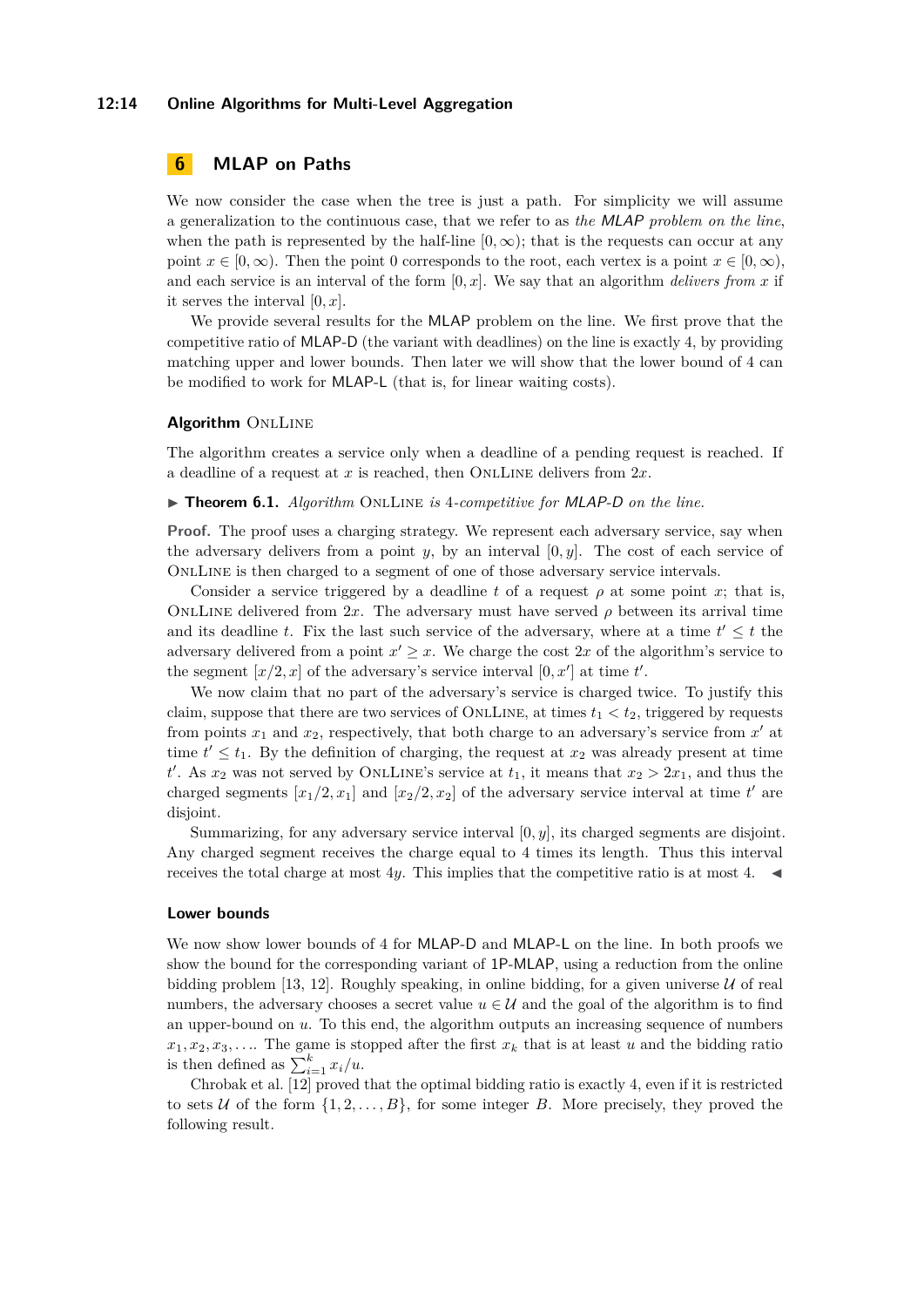<span id="page-14-0"></span>**Example 1.2.** For any  $R < 4$ , there exists B, such that any sequence of integers  $0 = x_0 <$  $x_1 < x_2 < \ldots < x_{m-1} < x_m = B$  has an index  $k \geq 1$  with  $\sum_{i=0}^{k} x_i > R \cdot (x_{k-1} + 1)$ .

<span id="page-14-1"></span>**► Theorem 6.3.** *There is no online algorithm for MLAP-D on the line with competitive ratio smaller than* 4*.*

**Proof.** We show that no online algorithm for 1P-MLAP-D (the deadline variant of 1P-MLAP) on the line can attain competitive ratio smaller than 4. Assume the contrary, i.e., that there exists a deterministic algorithm ALG that is *R*-competitive, where  $R < 4$ . Let *B* be the integer whose existence is guaranteed by Lemma [6.2.](#page-14-0) We create an instance of 1P-MLAP-D, where for every  $x \in \{1, ..., B\}$  there is a request at *x* with deadline *x*.

Without loss of generality, Alg issues services only at integer times 1*,* 2*, ..., B*. The strategy of ALG can be now defined as a sequence of services at times  $t_1 < t_2 < \ldots < t_m$ , where at time  $t_i$  it delivers from  $x_i \in \{t_i, t_i + 1, ..., B\}$ . Without loss of generality,  $x_1 < x_2 < \ldots < x_m$ . We may assume that  $x_m = B$  (otherwise the algorithm is not competitive at all); we also add a dummy service from  $x_0 = 0$  at time  $t_0 = 0$ .

The adversary now chooses  $k \geq 1$  and stops the game at the expiration time that is right after the algorithm's *k*th service, say  $\theta = t_k + \frac{1}{2}$ . ALG's cost is then  $\sum_{i=0}^{k} x_i$ . The request at  $x_{k-1} + 1$  is not served at time  $t_{k-1}$ , so, to meet the deadline of this request, the schedule of ALG must satisfy  $t_k \leq x_{k-1} + 1$ . This implies that  $\theta < x_{k-1} + 2$ , that is, all requests at points  $x_{k-1} + 2, x_{k-1} + 3, \ldots, B$  expire before their deadlines and do not need to be served. Therefore, to serve this instance, the optimal solution may simply deliver from  $x_{k-1} + 1$  at time 0. Hence, the competitive ratio of ALG is at least  $\sum_{i=0}^{k} x_i/(x_{k-1}+1)$ . By Lemma [6.2,](#page-14-0) it is possible to choose *k* such that this ratio is strictly greater than *R*, a contradiction with *R*-competitiveness of ALG.

Next, we show that the same lower bound applies to MLAP-L, the version of MLAP where the waiting cost function is linear. This improves the lower bound of 3*.*618 from [\[7\]](#page-15-11).

**► Theorem 6.4.** *There is no online algorithm for MLAP-L on the line with competitive ratio smaller than* 4*.*

**Proof.** Similarly to the proof of Theorem [6.3,](#page-14-1) we create an instance of 1P-MLAP-L (the variant of 1P-MLAP with linear waiting cost functions) that does not allow a better than 4-competitive online algorithm. Fix any online algorithm Alg for 1P-MLAP-L and, towards a contradiction, suppose that it is *R*-competitive, for some  $R < 4$ . Again, let *B* be the integer whose existence is guaranteed by Lemma [6.2.](#page-14-0) In our instance of 1P-MLAP-L, there are  $6^{B-x}$ requests at *x* for any  $x \in \{1, 2, \ldots, B\}.$ 

Without loss of generality, we make the same assumptions as in the proof of Theorem [6.3:](#page-14-1) algorithm ALG is defined by a sequence of services at times  $0 = t_0 < t_1 < t_2 < \ldots < t_m$ , where at each time  $t_i$  it delivers from some point  $x_i$ . Without loss of generality, we can assume that  $0 = x_0 < x_1 < \ldots < x_m = B$ .

Again, the strategy of the adversary is to stop the game at some expiration time  $\theta$  that is right after some time  $t_k$ , say  $\theta = t_k + \epsilon$ , for some small  $\epsilon > 0$ . The algorithm pays  $\sum_{i=0}^k x_i$ for serving the requests. The requests at  $x_{k-1} + 1$  waited for time  $t_k$  in ALG's schedule and hence ALG's waiting cost is at least  $6^{B-x_{k-1}-1} \cdot t_k$ .

The adversary delivers from point  $x_{k-1} + 1$  at time 0. The remaining, unserved requests at points  $x_{k-1} + 2, x_{k-1} + 3, \ldots, B$  pay time  $\theta$  each for waiting. There are  $\sum_{j=x_{k-1}+2}^{B} 6^{B-j} \leq$  $\frac{1}{5} \cdot 6^{B-x_{k-1}-1}$  such requests and hence the adversary's waiting cost is at most  $\frac{1}{5} \cdot 6^{B-x_{k-1}-1}$ .  $(t_k + \epsilon).$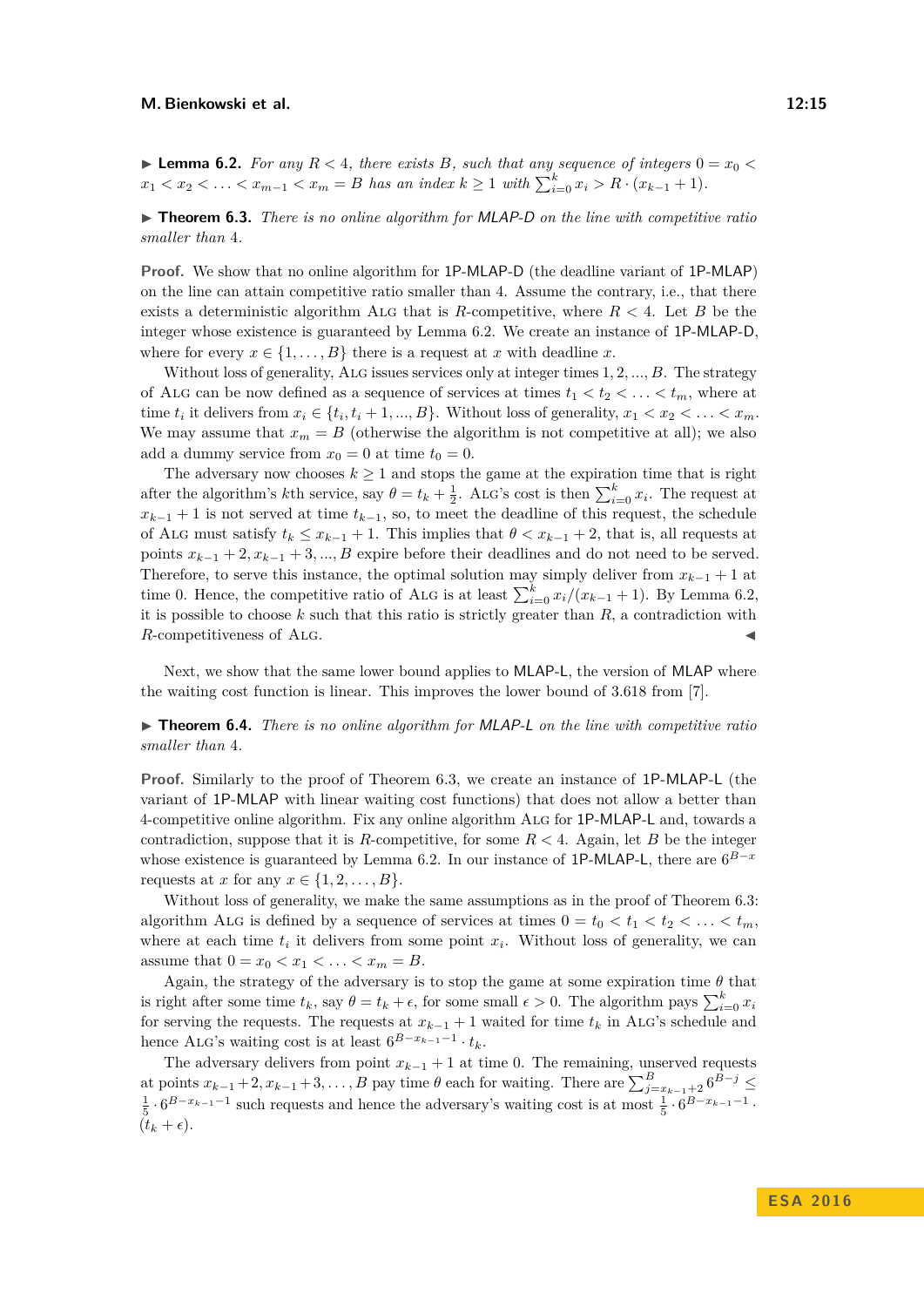### **12:16 Online Algorithms for Multi-Level Aggregation**

Therefore, the algorithm-to-adversary ratio on the waiting costs is at least  $5t_k/(t_k + \epsilon)$ . For any k we can choose a sufficiently small  $\epsilon$  so that this ratio is larger than 4. By Lemma [6.2,](#page-14-0) it is possible to choose *k* for which the ratio on servicing cost is strictly greater than *R*. This yields a contradiction to the *R*-competitiveness of ALG.

We point out that the analysis in the proof above gives some insight into the behavior of any 4-competitive algorithm for 1P-MLAP-L (we know such an algorithm exists, by the results in Section [5\)](#page-12-0), namely that, for the type of instances used in the above proof, its waiting cost must be negligible compared to the service cost.

#### **References**

- <span id="page-15-0"></span>**1** Alok Aggarwal and James K. Park. Improved algorithms for economic lot sizing problems. *Operations Research*, 41:549–571, 1993.
- <span id="page-15-2"></span>**2** Esther Arkin, Dev Joneja, and Robin Roundy. Computational complexity of uncapacitated multi-echelon production planning problems. *Operations Research Letters*, 8(2):61–66, 1989.
- <span id="page-15-8"></span>**3** B. R. Badrinath and Pradeep Sudame. Gathercast: the design and implementation of a programmable aggregation mechanism for the internet. In *Proc. 9thInternational Conference on Computer Communications and Networks (ICCCN)*, pages 206–213, 2000.
- <span id="page-15-10"></span>**4** Luca Becchetti, Alberto Marchetti-Spaccamela, Andrea Vitaletti, Peter Korteweg, Martin Skutella, and Leen Stougie. Latency-constrained aggregation in sensor networks. *ACM Transactions on Algorithms*, 6(1):13:1–13:20, 2009.
- <span id="page-15-3"></span>**5** Marcin Bienkowski, Jaroslaw Byrka, Marek Chrobak, Neil B. Dobbs, Tomasz Nowicki, Maxim Sviridenko, Grzegorz Swirszcz, and Neal E. Young. Approximation algorithms for the joint replenishment problem with deadlines. *Journal of Scheduling*, 18(6):545–560, 2015.
- <span id="page-15-4"></span>**6** Marcin Bienkowski, Jaroslaw Byrka, Marek Chrobak, Łukasz Jeż, Dorian Nogneng, and Jiří Sgall. Better approximation bounds for the joint replenishment problem. In *Proc. 25th ACM-SIAM Symp. on Discrete Algorithms (SODA)*, pages 42–54, 2014.
- <span id="page-15-11"></span>**7** Marcin Bienkowski, Jaroslaw Byrka, Marek Chrobak, Łukasz Jeż, Jiří Sgall, and Grzegorz Stachowiak. Online control message aggregation in chain networks. In *Proc. 13th Int. Workshop on Algorithms and Data Structures (WADS)*, pages 133–145, 2013.
- <span id="page-15-7"></span>**8** Edward Bortnikov and Reuven Cohen. Schemes for scheduling of control messages by hierarchical protocols. In *Proc. 17th IEEE Int. Conference on Computer Communications (INFOCOM)*, pages 865–872, 1998.
- <span id="page-15-6"></span>**9** Carlos Brito, Elias Koutsoupias, and Shailesh Vaya. Competitive analysis of organization networks or multicast acknowledgement: How much to wait? *Algorithmica*, 64(4):584–605, 2012.
- <span id="page-15-5"></span>**10** Niv Buchbinder, Tracy Kimbrel, Retsef Levi, Konstantin Makarychev, and Maxim Sviridenko. Online make-to-order joint replenishment model: Primal-dual competitive algorithms. In *Proc. 19th ACM-SIAM Symp. on Discrete Algorithms (SODA)*, pages 952–961, 2008.
- <span id="page-15-1"></span>**11** Niv Buchbinder and Joseph (Seffi) Naor. The design of competitive online algorithms via a primal-dual approach. *Foundations and Trends in Theoretical Computer Science*, 3(2– 3):93–263, 2009.
- <span id="page-15-13"></span>**12** Marek Chrobak, Claire Kenyon, John Noga, and Neal E. Young. Incremental medians via online bidding. *Algorithmica*, 50(4):455–478, 2008.
- <span id="page-15-12"></span>**13** Marek Chrobak and Claire Kenyon-Mathieu. SIGACT news online algorithms column 10: competitiveness via doubling. *SIGACT News*, 37(4):115–126, 2006.
- <span id="page-15-9"></span>**14** Wallace B. Crowston and Michael H. Wagner. Dynamic lot size models for multi-stage assembly systems. *Management Science*, 20(1):14–21, 1973.